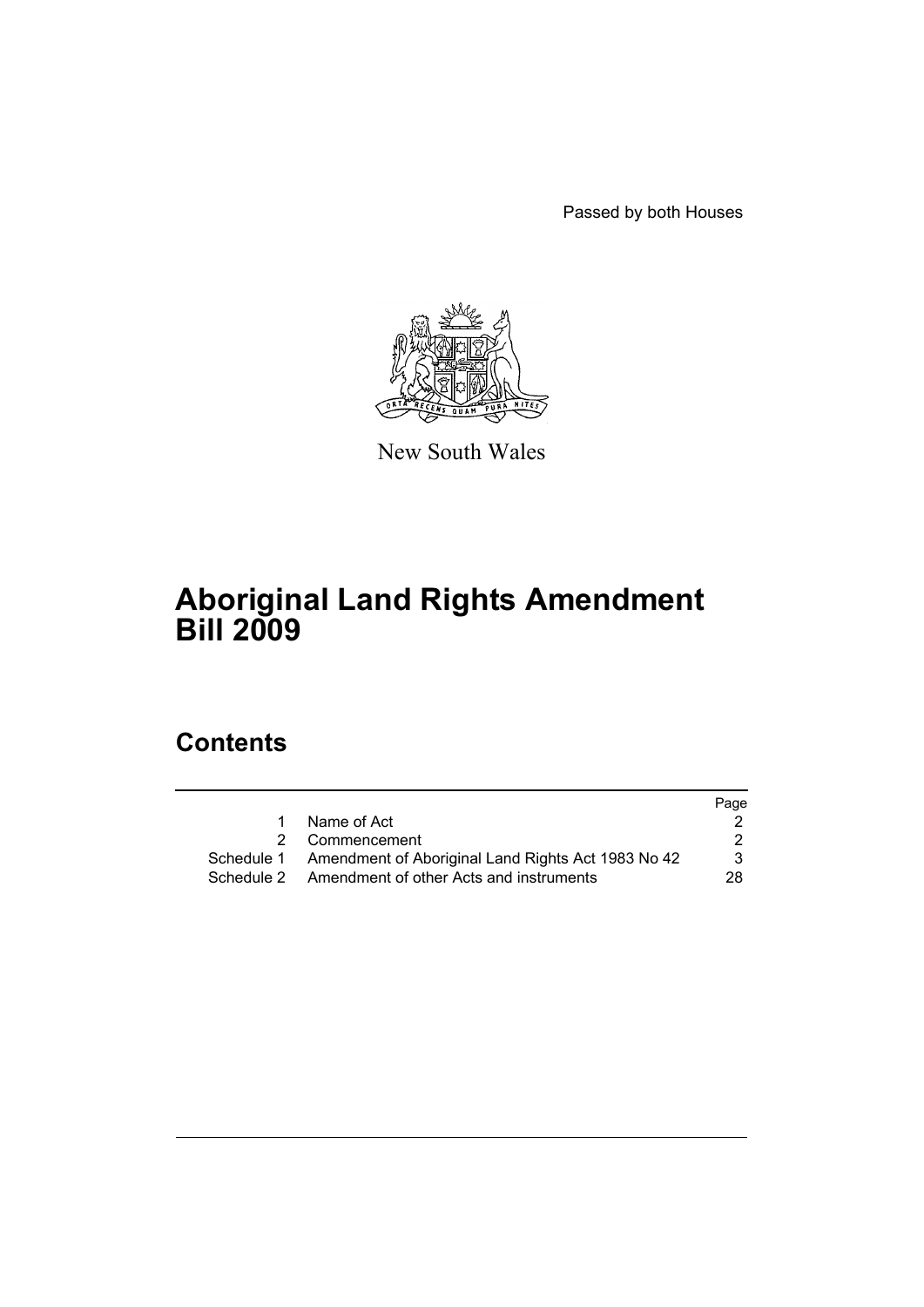*I certify that this public bill, which originated in the Legislative Assembly, has finally passed the Legislative Council and the Legislative Assembly of New South Wales.*

> *Clerk of the Legislative Assembly. Legislative Assembly, Sydney, , 2009*



New South Wales

# **Aboriginal Land Rights Amendment Bill 2009**

Act No , 2009

An Act to amend the *Aboriginal Land Rights Act 1983* with respect to land dealings by Aboriginal Land Councils and community development levies; and for other purposes.

*I have examined this bill and find it to correspond in all respects with the bill as finally passed by both Houses.*

*Assistant Speaker of the Legislative Assembly.*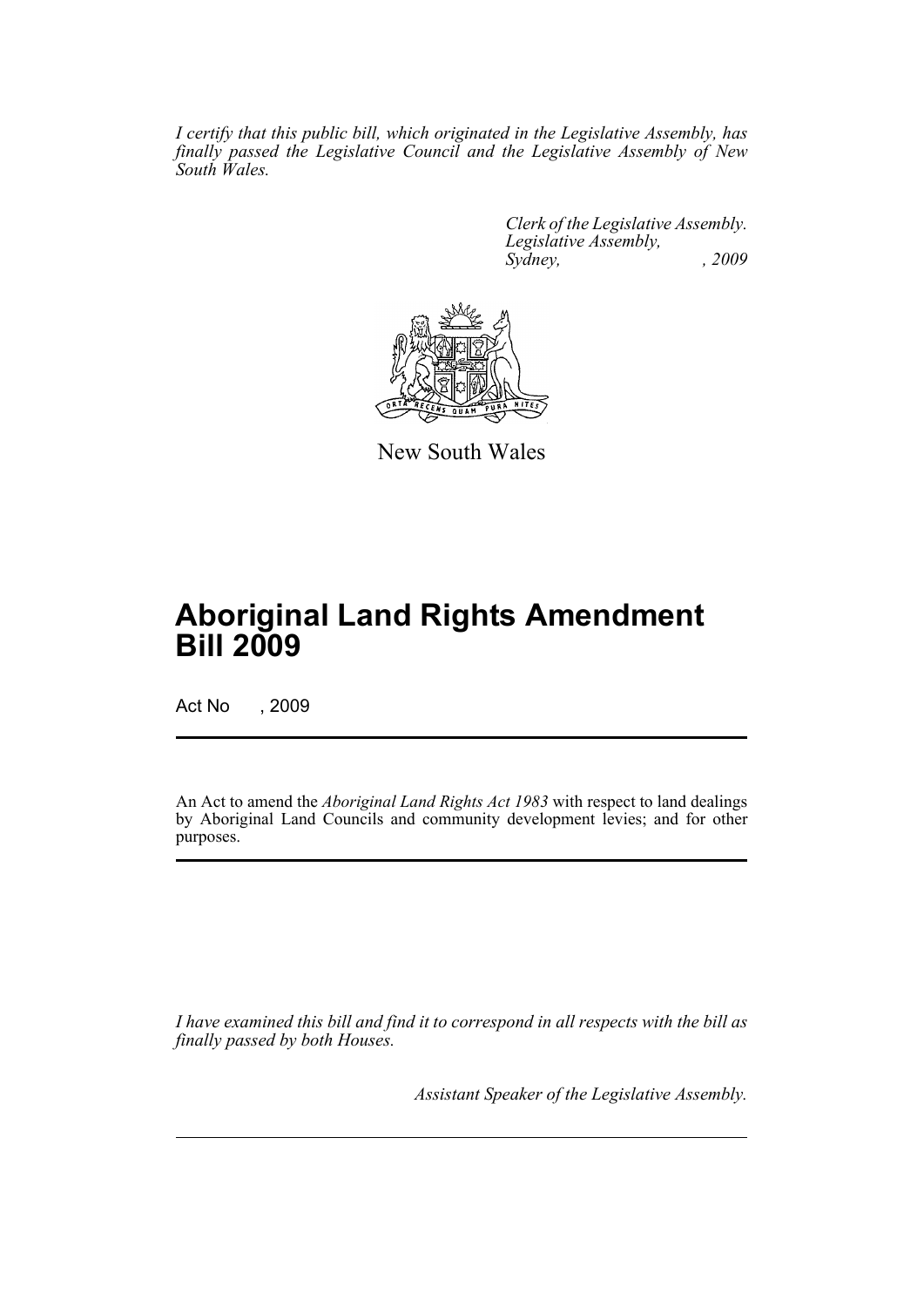## <span id="page-2-0"></span>**The Legislature of New South Wales enacts:**

## **1 Name of Act**

This Act is the *Aboriginal Land Rights Amendment Act 2009*.

## <span id="page-2-1"></span>**2 Commencement**

This Act commences on a day or days to be appointed by proclamation.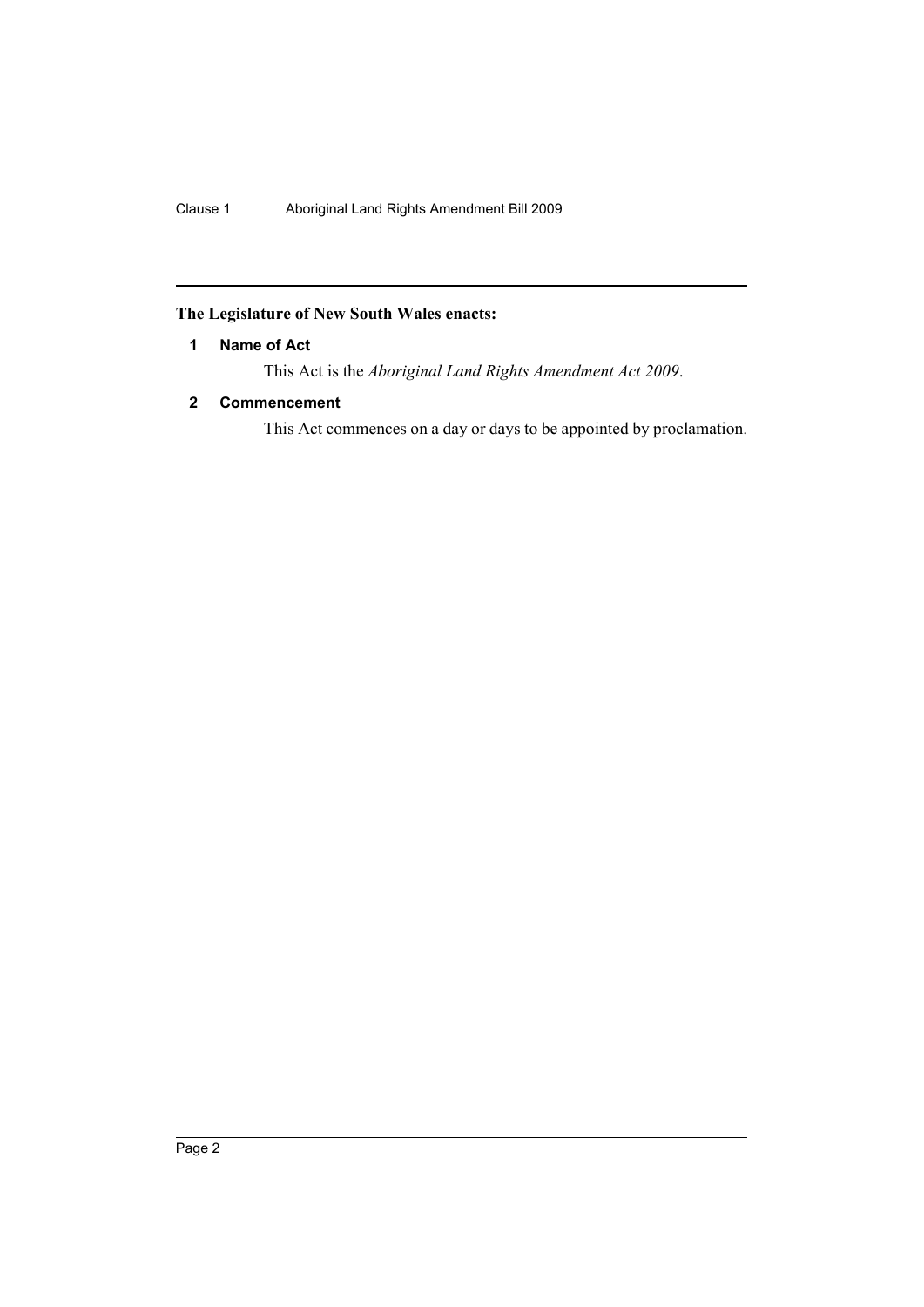Amendment of Aboriginal Land Rights Act 1983 No 42 Schedule 1

# <span id="page-3-0"></span>**Schedule 1 Amendment of Aboriginal Land Rights Act 1983 No 42**

## **[1] Section 4 Definitions**

Insert in alphabetical order in section 4 (1):

*community development levy* means the levy payable under Division 4A of Part 2.

## **[2] Section 4 (1), definition of "land"**

Omit the definition. Insert instead:

*land* includes any estate or interest in land, whether legal or equitable.

#### **[3] Part 2, Divisions 4 and 4A**

Omit Division 4. Insert instead:

## **Division 4 Land dealings by Aboriginal Land Councils**

## **40 Interpretation**

(1) In this Division and Division 4A:

*agreement* includes an arrangement.

*deal with land* means:

- (a) sell, exchange, lease, mortgage, dispose of, or otherwise create or pass a legal or equitable interest in, land, or
- (b) grant an easement or covenant over land or release an easement or covenant benefiting land, or
- (c) enter into a biobanking agreement relating to land under the *Threatened Species Conservation Act 1995* or a conservation agreement under the NPW Act, or
- (d) enter into a wilderness protection agreement relating to land under the *Wilderness Act 1987*, or
- (e) enter into a property vegetation plan under the *Native Vegetation Act 2003*, or
- (f) subdivide or consolidate land so as to affect, or consent to a plan of subdivision or consolidation of land that affects, the interests of an Aboriginal Land Council in that land, or
- (g) make a development application in relation to land, or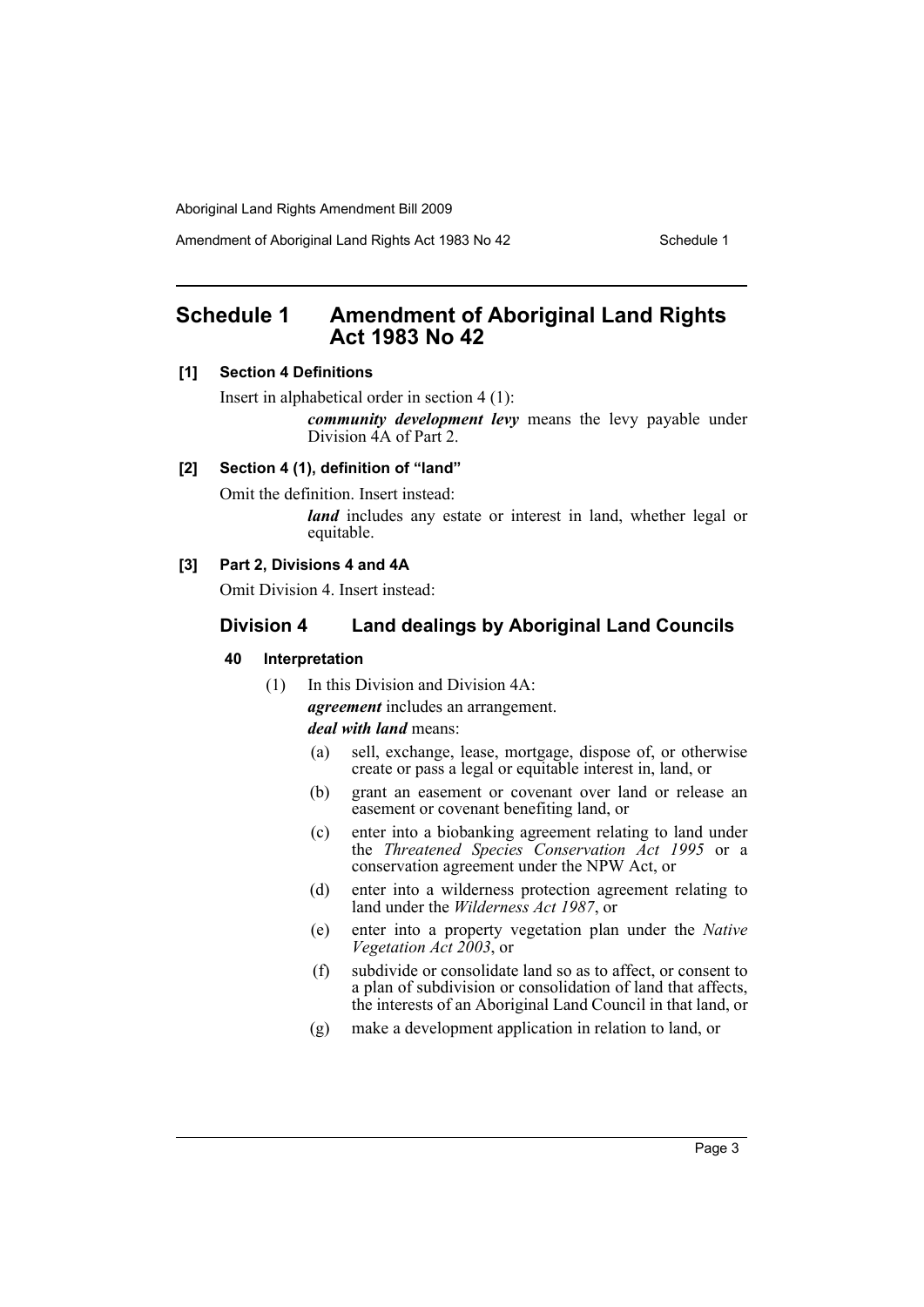Schedule 1 Amendment of Aboriginal Land Rights Act 1983 No 42

(h) any other action (including executing an instrument) relating to land that is prescribed by the regulations.

**Note.** In this Act, a reference to land includes any estate or interest in land, whether legal or equitable (see section 4 (1)).

*dealing approval certificate*—see section 41.

#### *development application* means:

- (a) a development application within the meaning of the *Environmental Planning and Assessment Act 1979*, or
- (b) an application for approval of a project under Part 3A of the *Environmental Planning and Assessment Act 1979*.

*General Register of Deeds* means the General Register of Deeds maintained under the *Conveyancing Act 1919*.

*land dealing* means an action in relation to land of a kind referred to in paragraphs (a)–(h) of the definition of *deal with land*.

*land dealing approval agreement* means an agreement entered into under a condition imposed under section 42G (6) (b).

*Register* means the Register maintained under the *Real Property Act 1900*.

#### *registrable instrument* means:

- (a) an instrument (other than a caveat or registration prohibition notice) giving effect to or forming part of a land dealing (within the meaning of this Division) that is registrable or capable of being made registrable under the *Real Property Act 1900* or in respect of which a recording is required or permitted (under that or any other Act or Commonwealth Act) to be made in the Register maintained under that Act, or
- (b) a plan that is required or permitted to be registered under Division 3 of Part 23 of the *Conveyancing Act 1919* and that is or gives effect to or forms part of a land dealing (within the meaning of this Division), or
- (c) an instrument (other than a registration prohibition notice) giving effect to or forming part of a land dealing (within the meaning of this Division) that is registrable or in respect of which a recording is required or permitted to be made in the General Register of Deeds.

*registration approval certificate*—see section 41.

*registration prohibition notice*—see section 42O.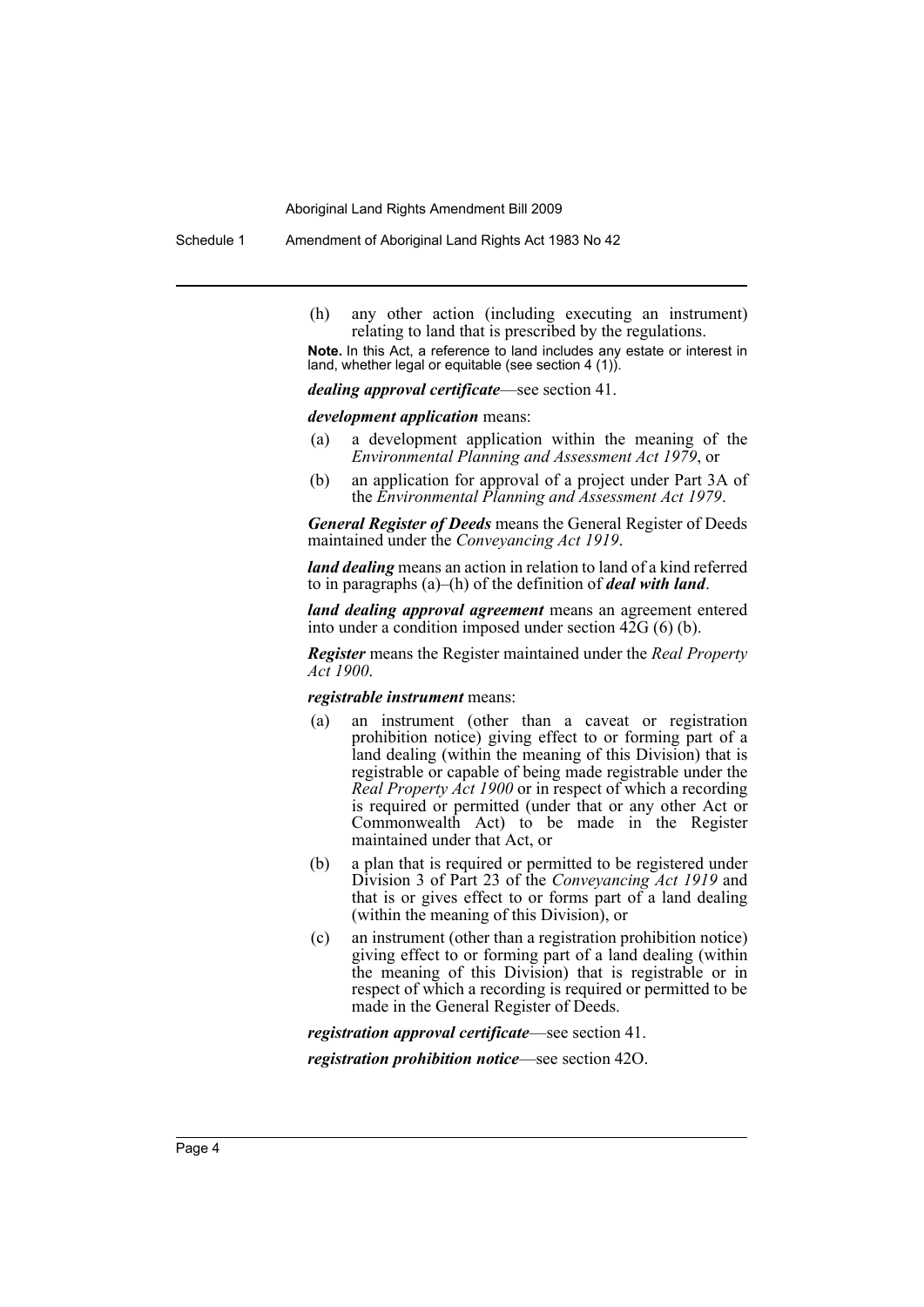- Amendment of Aboriginal Land Rights Act 1983 No 42 Schedule 1
	- (2) For the purposes of this Division, land is *vested* in an Aboriginal Land Council if:
		- (a) the Council has a legal interest in the land, or
		- (b) the land is the whole or part of land the subject of a claim under section 36 and:
			- (i) the Crown Lands Minister is satisfied that the land is claimable Crown land under section 36, or
			- (ii) the Court has ordered under section 36 (7) that the land be transferred to the Council,

and the land has not been transferred to the Council.

- (3) In this Division, an Aboriginal Land Council is taken to *make a development application* for land vested in the Council if the Council consents to such an application by another person.
- (4) For the purposes of this Division, land is of *cultural and heritage significance to Aborigines* if the land is significant in terms of the traditions, observances, customs, beliefs or history of Aborigines.

## **41 Certificates—land vested in Aboriginal Land Councils**

## (1) A *dealing approval certificate*:

- (a) for a land dealing relating to land vested in the New South Wales Aboriginal Land Council, is a certificate in the prescribed form signed by the Chief Executive Officer of the New South Wales Aboriginal Land Council that the dealing complies with section 42D, or
- (b) for a land dealing relating to land vested in a Local Aboriginal Land Council, is a certificate in the prescribed form signed by the Chief Executive Officer of the New South Wales Aboriginal Land Council that the dealing has been approved by the New South Wales Aboriginal Land Council.
- (2) A *registration approval certificate* for a registrable instrument relating to land vested in an Aboriginal Land Council is a certificate in the prescribed form signed by the Chief Executive Officer of the New South Wales Aboriginal Land Council that:
	- (a) the registration, under the *Real Property Act 1900*, of the instrument is authorised under this Act, or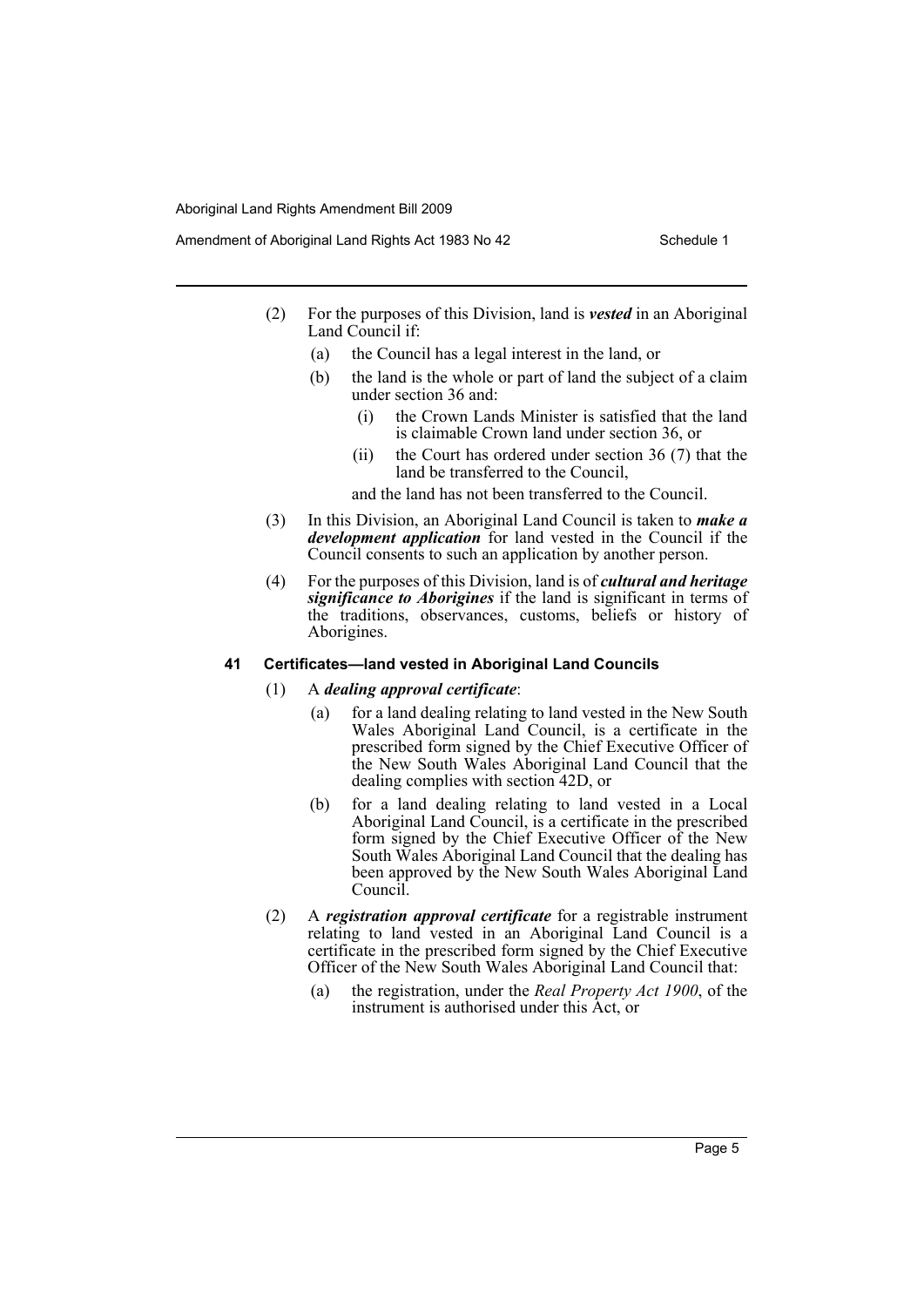- (b) the registration, under Division 3 of Part 23 of the *Conveyancing Act 1919*, of the instrument is authorised under this Act, or
- (c) the making of a recording in respect of the instrument in the Register or the General Register of Deeds is authorised under this Act.
- (3) A dealing approval certificate signed by the Chief Executive Officer of the New South Wales Aboriginal Land Council is conclusive evidence of the matters certified in the certificate in favour of any person.
- (4) Subsection (3) does not operate in favour of any person who had knowledge that any of the matters certified in the certificate was incorrect before the land dealing was completed (whether or not any subsequent registration was required or has taken place).
- (5) A dealing approval certificate must set out any conditions of the relevant approval.

#### **42 Restrictions on dealing with land subject to native title**

- (1) An Aboriginal Land Council must not deal with land vested in it subject to native title rights and interests under section 36 (9) or (9A) unless the land is the subject of an approved determination of native title (within the meaning of the Commonwealth Native Title Act).
- (2) This section does not apply to or in respect of:
	- (a) the lease of land by the New South Wales Aboriginal Land Council or one or more Local Aboriginal Land Councils to the Minister administering the NPW Act under Part 4A of that Act in accordance with a condition imposed under section 36A (2), or
	- (b) a transfer of land to another Aboriginal Land Council, or
	- (c) a lease of land referred to in section 37 (3) (b).

## **42A Restrictions on dealing with land reserved or dedicated under the NPW Act**

- (1) An Aboriginal Land Council must not deal with land that is vested in it and that is reserved or dedicated under Part 4A of the NPW Act except in accordance with that Act.
- (2) This Division and Division 4A (other than sections 40, 42B and this section) do not apply to land referred to in subsection (1).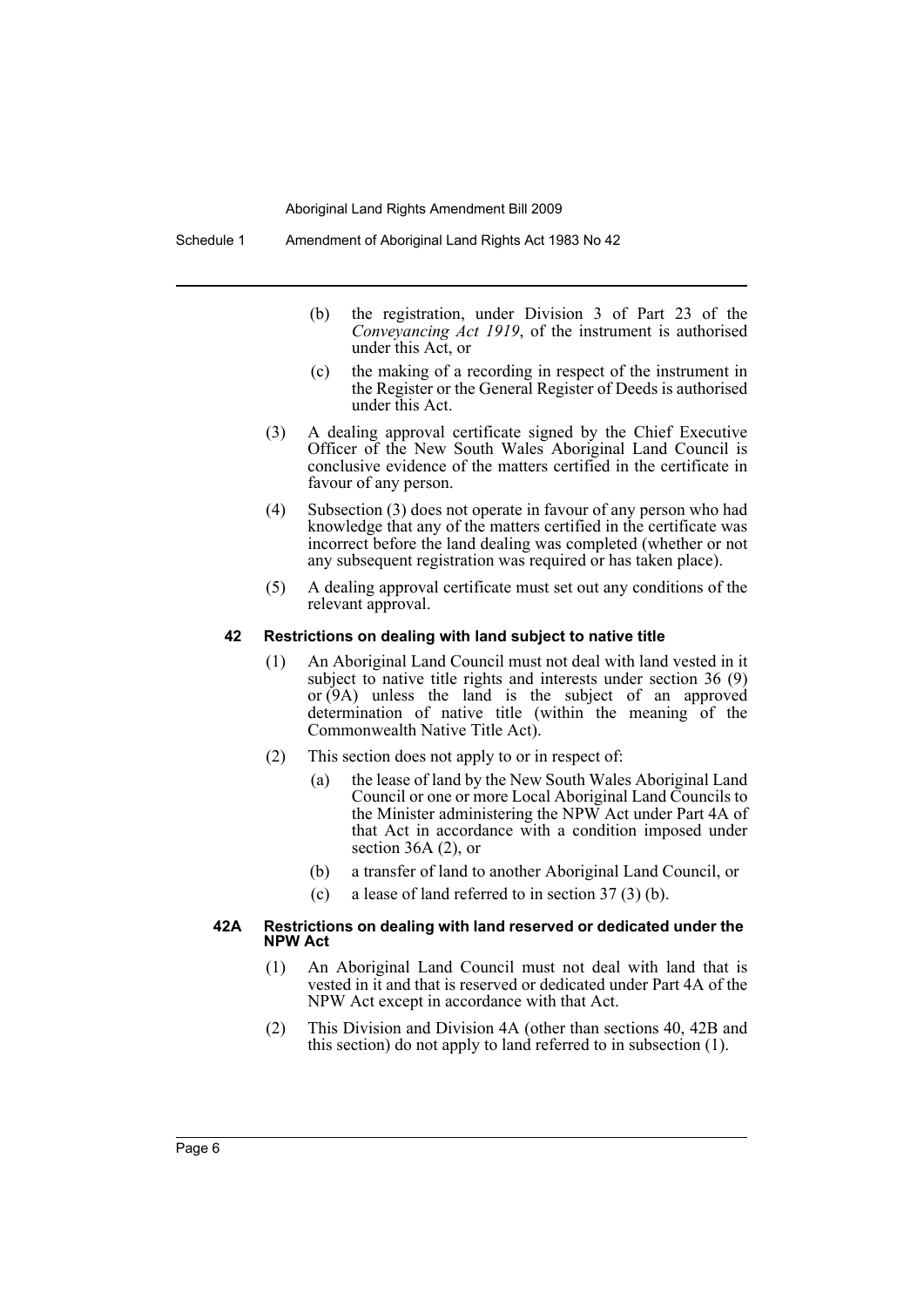Amendment of Aboriginal Land Rights Act 1983 No 42 Schedule 1

## **42B Appropriation or resumption of Aboriginal land**

Despite anything in any Act, land vested in an Aboriginal Land Council must not be appropriated or resumed except by an Act of Parliament.

## **42C Land dealings by Aboriginal Land Councils generally**

- (1) A land dealing by an Aboriginal Land Council in contravention of section 42D or 42E is void.
- (2) This Division is in addition to any requirements of or under any other Act in relation to a land dealing.
- (3) This section has effect despite any other Act or law.

## **42D Land dealings by New South Wales Aboriginal Land Council**

- (1) The New South Wales Aboriginal Land Council must not deal with land vested in it unless:
	- (a) it has notified the Local Aboriginal Land Council (if any) for the area in which the land is situated in writing of the land affected and the type of proposed dealing, and
	- (b) it has considered any comments made by that Council within 28 days of that notice being given, and
	- (c) in the case of a land dealing with land transferred to the New South Wales Aboriginal Land Council under section 36, both the Crown Lands Minister referred to in that section and the Minister have been notified of the proposed dealing, and
	- (d) it has had regard to its community, land and business plan and any of its policies that are applicable, and
	- (e) if it is appropriate to do so in the circumstances, it has considered the cultural and heritage significance of the land to Aborigines in determining whether to deal with the land, and
	- (f) the land dealing complies with a resolution of the New South Wales Aboriginal Land Council approving the dealing.
- (2) The Chief Executive Officer of the New South Wales Aboriginal Land Council must give a dealing approval certificate for a land dealing by the Council if the Chief Executive Officer is satisfied that the Council has complied with this Division in relation to the dealing.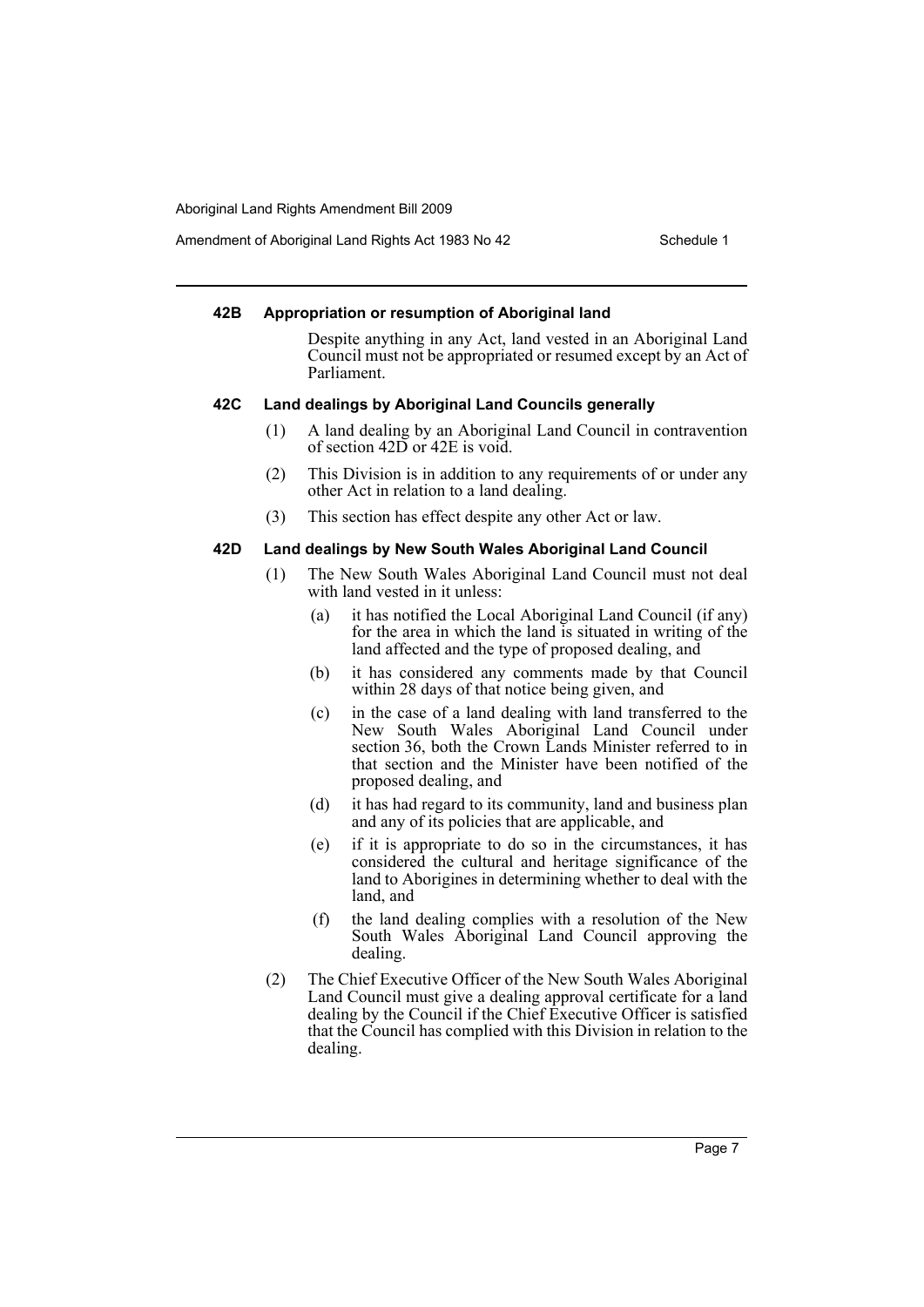Schedule 1 Amendment of Aboriginal Land Rights Act 1983 No 42

- (3) The Chief Executive Officer of the New South Wales Aboriginal Land Council must give a registration approval certificate for an instrument if the Chief Executive Officer is satisfied that the instrument is a registrable instrument relating to a land dealing by the Council that complies with this Division.
- (4) This section does not apply to or in respect of the following land dealings by the New South Wales Aboriginal Land Council:
	- (a) a lease for a period of less than 3 years (including any option to renew the lease),
	- (b) a land dealing prescribed by the regulations for the purposes of this section.

### **42E Approval required for land dealings by Local Aboriginal Land Councils**

- (1) A Local Aboriginal Land Council must not deal with land vested in it except in accordance with an approval of the New South Wales Aboriginal Land Council under section 42G.
- (2) However, the approval of the New South Wales Aboriginal Land Council is not required for the following land dealings by a Local Aboriginal Land Council:
	- (a) a lease for a period of less than 3 years (including any option to renew the lease), other than a social housing management lease,
	- (b) a land dealing prescribed by the regulations for the purposes of this section.
- (3) A Local Aboriginal Land Council must not deal with land vested in it that is land transferred to the Council under section 36 unless both the Crown Lands Minister referred to in that section and the Minister have been notified of the proposed dealing.
- (4) An agreement to deal with land vested in a Local Aboriginal Land Council that is made by the Council is, if the land dealing is not approved by the New South Wales Aboriginal Land Council and an approval is required, unenforceable against the Local Aboriginal Land Council.
- (5) A person is not entitled to damages, or any other remedy, against a Local Aboriginal Land Council in respect of a warranty or other promise relating to an unenforceable agreement referred to in subsection (4).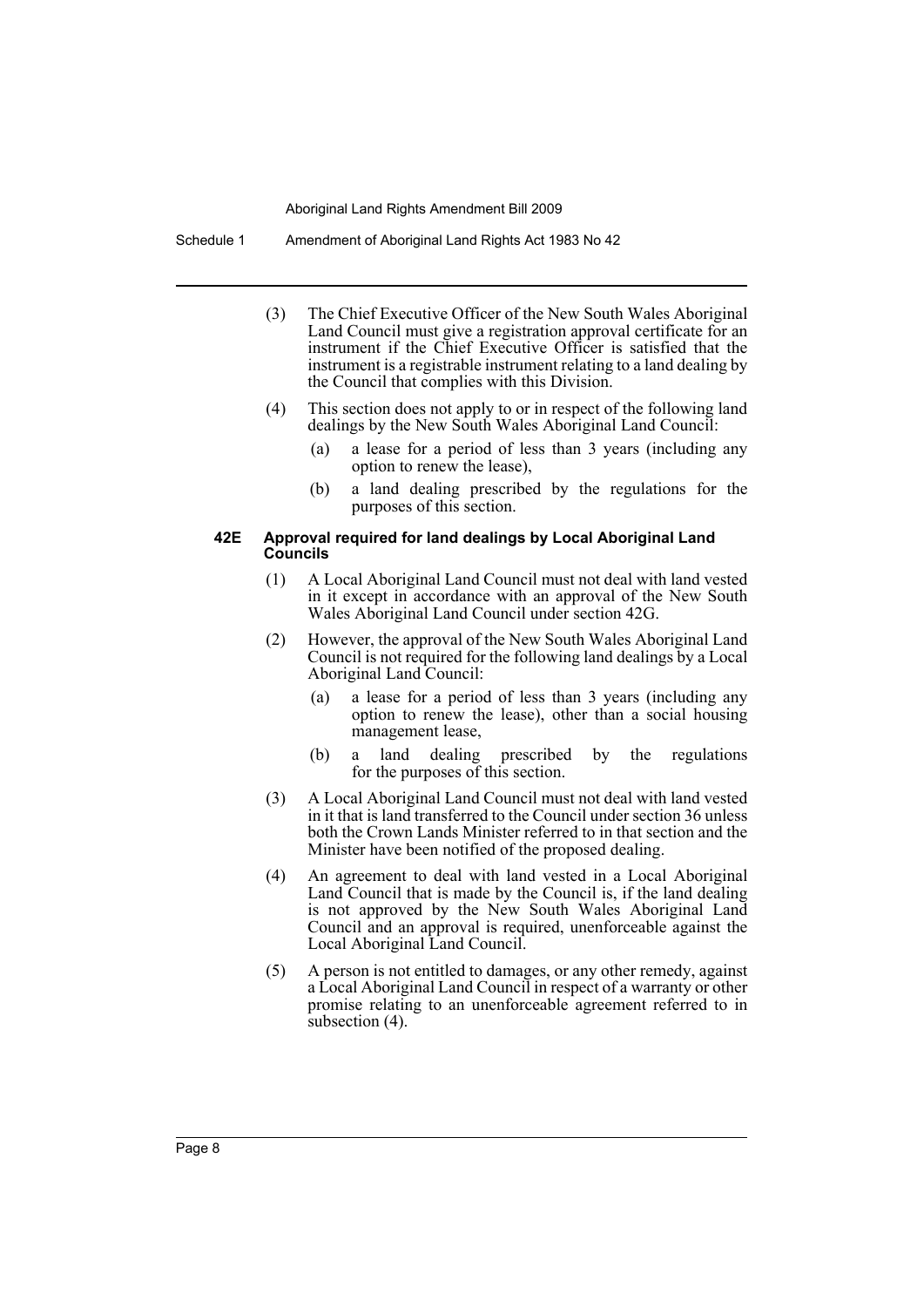## (6) In this section:

*social housing management lease* means a lease entered into for the purposes of the provision of or management of a social housing scheme (other than a residential tenancy agreement).

(7) This section has effect despite any other Act or law. **Note.** Approval of a land dealing by a Local Aboriginal Land Council must be by resolution of the voting members (see section 52G (e)).

#### **42F Applications for approval of LALC land dealings by NSWALC and assessment fees**

- (1) A Local Aboriginal Land Council may apply to the New South Wales Aboriginal Land Council for the approval of a land dealing relating to land vested in the Local Aboriginal Land Council.
- (2) An application by a Local Aboriginal Land Council to the New South Wales Aboriginal Land Council for approval of a dealing with land is:
	- (a) to be made in accordance with the regulations, and
	- (b) to contain the matters prescribed by the regulations, and
	- (c) to be accompanied by any application fee, and any documents, prescribed by the regulations.
- (3) An application may also be accompanied by such additional documents and other information as the Local Aboriginal Land Council thinks fit.
- (4) The New South Wales Aboriginal Land Council may require the Local Aboriginal Land Council to provide additional documents and other information in relation to an application.
- (5) Regulations may be made for or with respect to the following:
	- (a) the fees that may be charged by the New South Wales Aboriginal Land Council for assessing and determining applications for approval of land dealings,
	- (b) without limiting paragraph (a), the fees that may be charged by the New South Wales Aboriginal Land Council with respect to the costs of appointing an expert advisory panel to assess an application for approval of a land dealing,
	- (c) waiver of assessment fees,
	- (d) provision of securities in respect of the payment of assessment fees,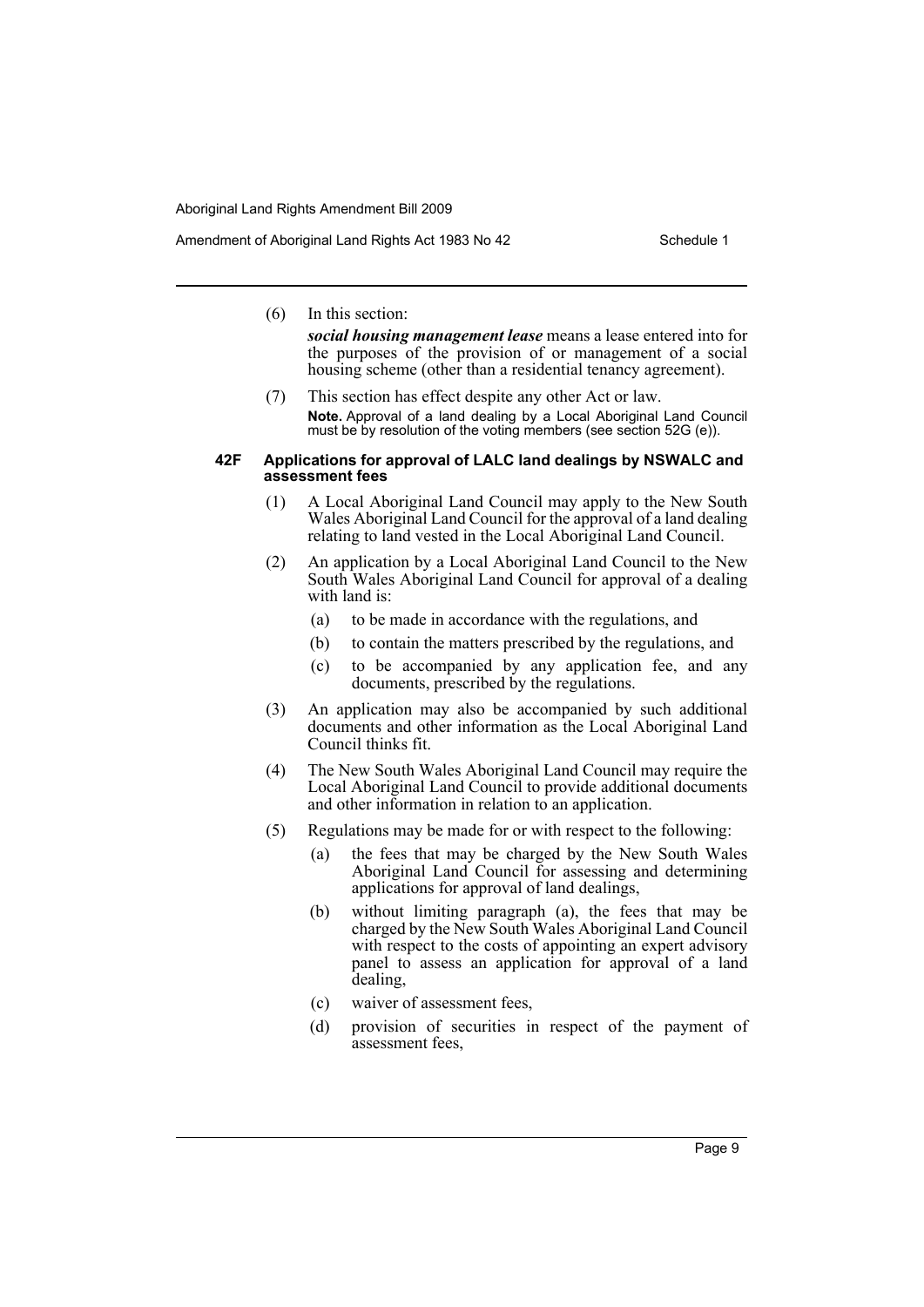Schedule 1 Amendment of Aboriginal Land Rights Act 1983 No 42

- (e) notice by the New South Wales Aboriginal Land Council to applicants for approval of proposed assessment fees or security arrangements and other matters relating to determination of the application,
- (f) the circumstances in which the New South Wales Aboriginal Land Council may refuse to assess or determine an application.

## **42G Approval of LALC land dealings by NSWALC**

#### (1) **Approval requirements**

The New South Wales Aboriginal Land Council must (subject to subsection (2) and any requirements of the regulations), on an application for approval of a land dealing being made by a Local Aboriginal Land Council in accordance with this Act, approve (with or without conditions) the land dealing if the New South Wales Aboriginal Land Council is satisfied that:

- (a) the application is in accordance with this Act, and
- (b) the members of the Local Aboriginal Land Council have passed a resolution in accordance with subsection (5) and that the dealing is in accordance with that resolution.

#### (2) **Refusal if contrary to LALC members' interests**

The New South Wales Aboriginal Land Council may refuse to approve a land dealing if it considers that the dealing is, or is likely to be, contrary to the interests of the members of the Local Aboriginal Land Council or other Aboriginal persons within the area of that Council.

- (3) In considering whether a land dealing is contrary to any such interests, the New South Wales Aboriginal Land Council may consider (and is not limited to considering) the following:
	- (a) the community, land and business plan of the Local Aboriginal Land Council and whether, and to what extent, the land dealing is consistent with that plan,
	- (b) the terms of the land dealing and whether those terms are fair and equitable to the Local Aboriginal Land Council in all the circumstances,
	- (c) whether the Local Aboriginal Land Council, in passing the resolution, had proper regard to the cultural and heritage significance of the land to Aborigines,
	- (d) any assessment of the application for approval of the land dealing by an expert advisory panel under this Division,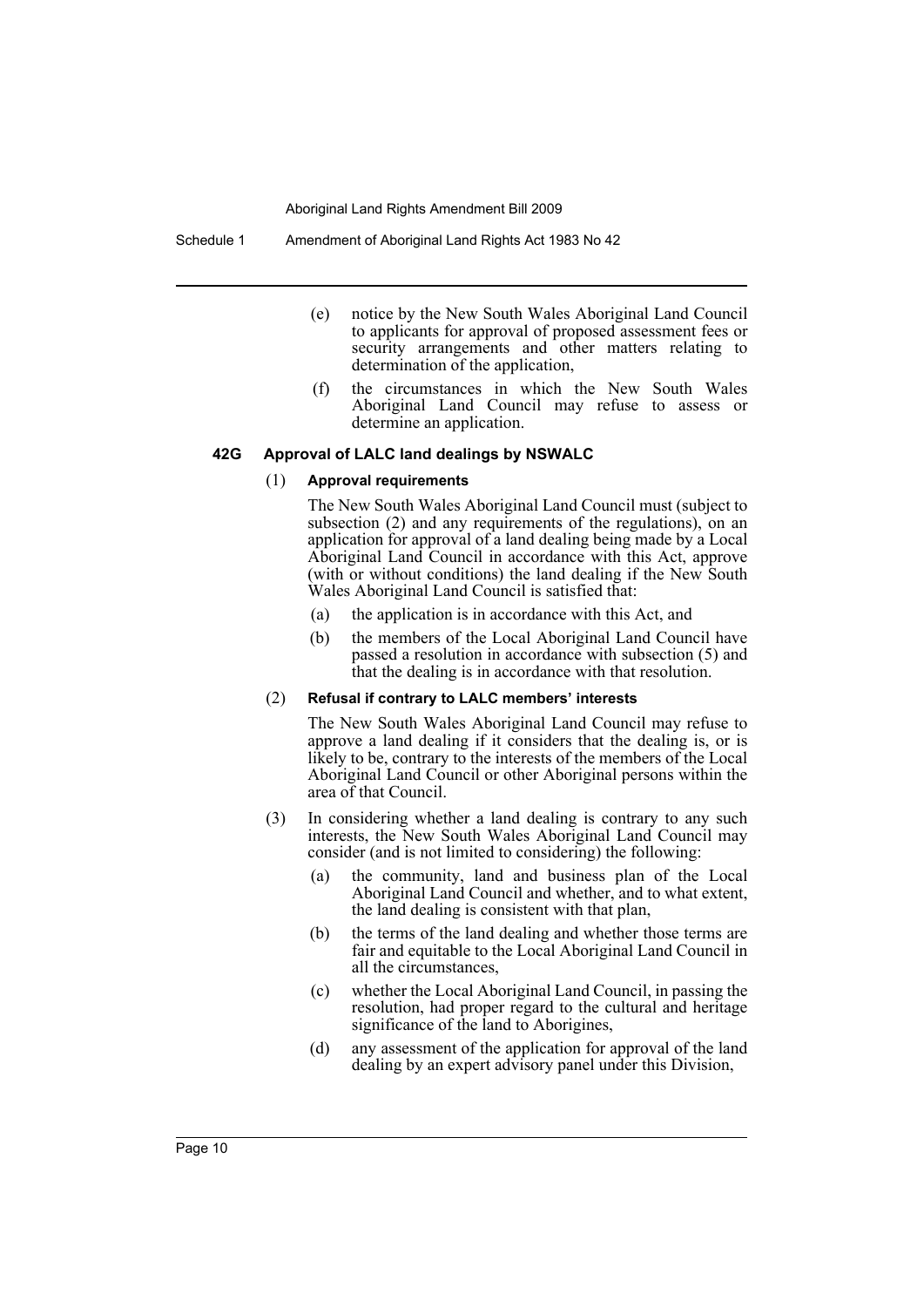Amendment of Aboriginal Land Rights Act 1983 No 42 Schedule 1

- (e) whether it is likely that the proceeds of the land dealing will be managed and applied in the interests of the members of the Local Aboriginal Land Council or other Aboriginal persons within the area of the Council,
- (f) any applicable policy of the New South Wales Aboriginal Land Council in relation to land dealings by Local Aboriginal Land Councils.
- (4) The New South Wales Aboriginal Land Council is not required to consider any additional information or other material provided by a person other than the Local Aboriginal Land Council in considering whether a land dealing is, or is likely to be, contrary to the interests of the members of the Local Aboriginal Land Council or other Aboriginal persons within the area of that Council.

## (5) **Requirements for approval resolutions**

A Local Aboriginal Land Council resolution approving a land dealing must:

- (a) be passed at a meeting of which prior notice was given, in accordance with the regulations, and at which a quorum was present, and
- (b) be passed by not less than 80 per cent of the voting members of the Council present at the meeting, and
- (c) contain the following matters:
	- (i) the identity of the land,
	- (ii) a statement that the impact of the land dealing on the cultural and heritage significance of the land to Aborigines has been considered in determining whether to approve the dealing,
	- (iii) the manner in which the land is to be dealt with,
	- (iv) any conditions to which the approval of the dealing is subject.

## (6) **Conditions of approval**

The New South Wales Aboriginal Land Council may only impose the following kinds of conditions on an approval of a land dealing:

- (a) a condition that is to be satisfied before completion of the land dealing,
- (b) a condition that requires the Local Aboriginal Land Council or one or more parties to the land dealing to enter into an agreement with the New South Wales Aboriginal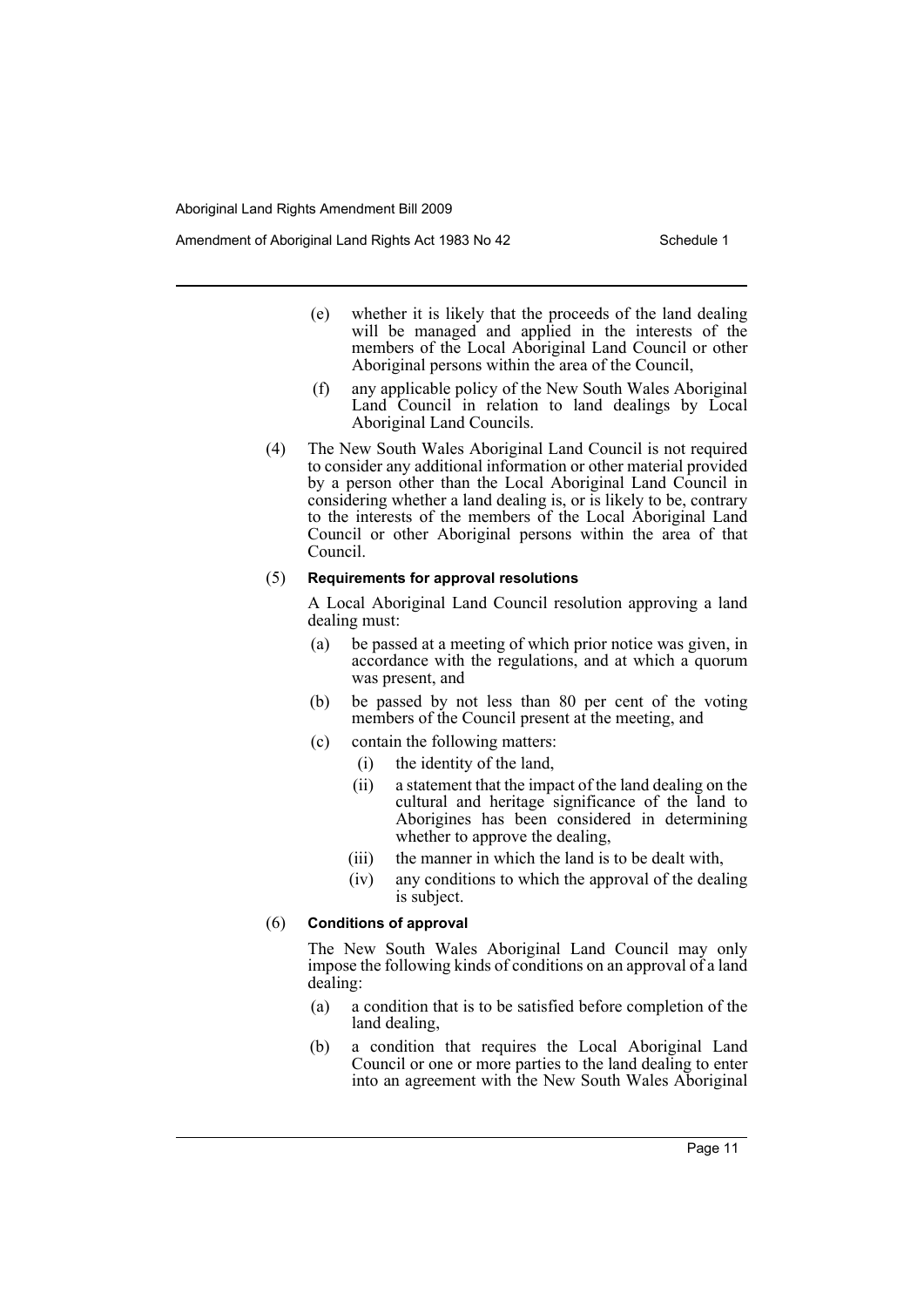Schedule 1 Amendment of Aboriginal Land Rights Act 1983 No 42

Land Council as to specified matters to be carried out before or after the dealing is completed.

**Note.** Section 119 enables conditions to be imposed on approvals and also enables approvals to be revoked.

(7) Without limiting any other action that may be taken, failure by a Local Aboriginal Land Council to comply with a provision of a land dealing approval agreement is taken to be a breach by the Council of this Act.

#### (8) **Approval may relate to more than one dealing**

An approval under this section may relate to one or more land dealings.

### **42H Reasons for refusal or conditions**

If the New South Wales Aboriginal Land Council refuses an application for approval of a land dealing, or approves a land dealing subject to conditions, it must give the Local Aboriginal Land Council concerned a written statement of the reasons for the decision within 28 days after a request by that Local Aboriginal Land Council for the statement.

## **42I Assessment of dealings by expert advisory panels**

- (1) The New South Wales Aboriginal Land Council may constitute expert advisory panels to assess applications for approval of land dealings by Local Aboriginal Land Councils.
- (2) An expert advisory panel is to be constituted in accordance with the regulations.
- (3) Regulations may be made for or with respect to the following:
	- (a) a register of persons eligible to be appointed to expert advisory panels,
	- (b) the addition of persons to, or removal of persons from, the register,
	- (c) qualifications for inclusion on the register,
	- (d) the appointment and removal of members of panels,
	- (e) the remuneration of members of panels,
	- (f) the circumstances in which an assessment by a panel is required or may be requested,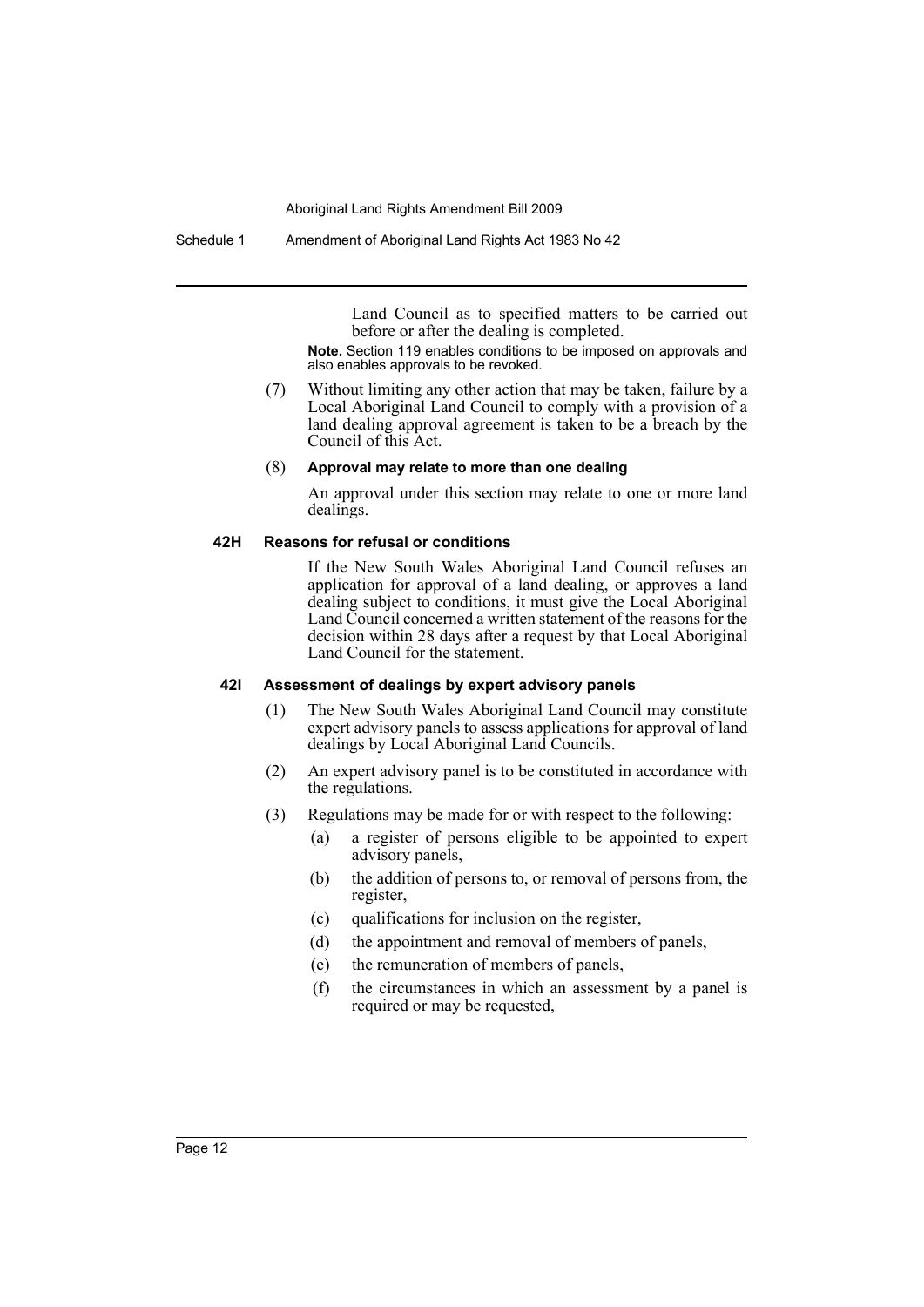Amendment of Aboriginal Land Rights Act 1983 No 42 Schedule 1

- (g) reports by panels,
- (h) regulating the assessment of matters by panels in respect of conflicts of interest and prohibiting persons from assessing matters if there is a conflict of interest or a pecuniary interest in a matter.

## **42J Amendment and revocation of land dealing approvals**

(1) The New South Wales Aboriginal Land Council must not amend or revoke an approval of a land dealing if the land dealing has been completed or a registrable instrument has been registered in reliance on that approval.

**Note.** This provision limits the power of the New South Wales Aboriginal Land Council to amend or revoke an approval (see section 119 (4)).

- (2) If an approval of a land dealing under this Division is revoked by the New South Wales Aboriginal Land Council, any dealing approval certificate or registration approval certificate relating to the land dealing ceases to have effect.
- (3) A Local Aboriginal Land Council must return any dealing approval certificate or registration approval certificate given to it that is revoked to the New South Wales Aboriginal Land Council within 14 days of notice of the revocation being given.

## **42K Certificates for dealings by Local Aboriginal Land Councils**

#### (1) **Dealing approval certificate**

If the New South Wales Aboriginal Land Council approves a land dealing by a Local Aboriginal Land Council under this Division, the Chief Executive Officer of the New South Wales Aboriginal Land Council must give a dealing approval certificate for the land dealing to the Local Aboriginal Land Council within 14 days of approval being given.

#### (2) **Registration approval certificates**

The Chief Executive Officer of the New South Wales Aboriginal Land Council must give a registration approval certificate for an instrument relating to a land dealing by a Local Aboriginal Land Council if the Chief Executive Officer is satisfied as to the following:

(a) that the instrument is a registrable instrument giving effect to or forming part of a land dealing approved by the New South Wales Aboriginal Land Council under this Division,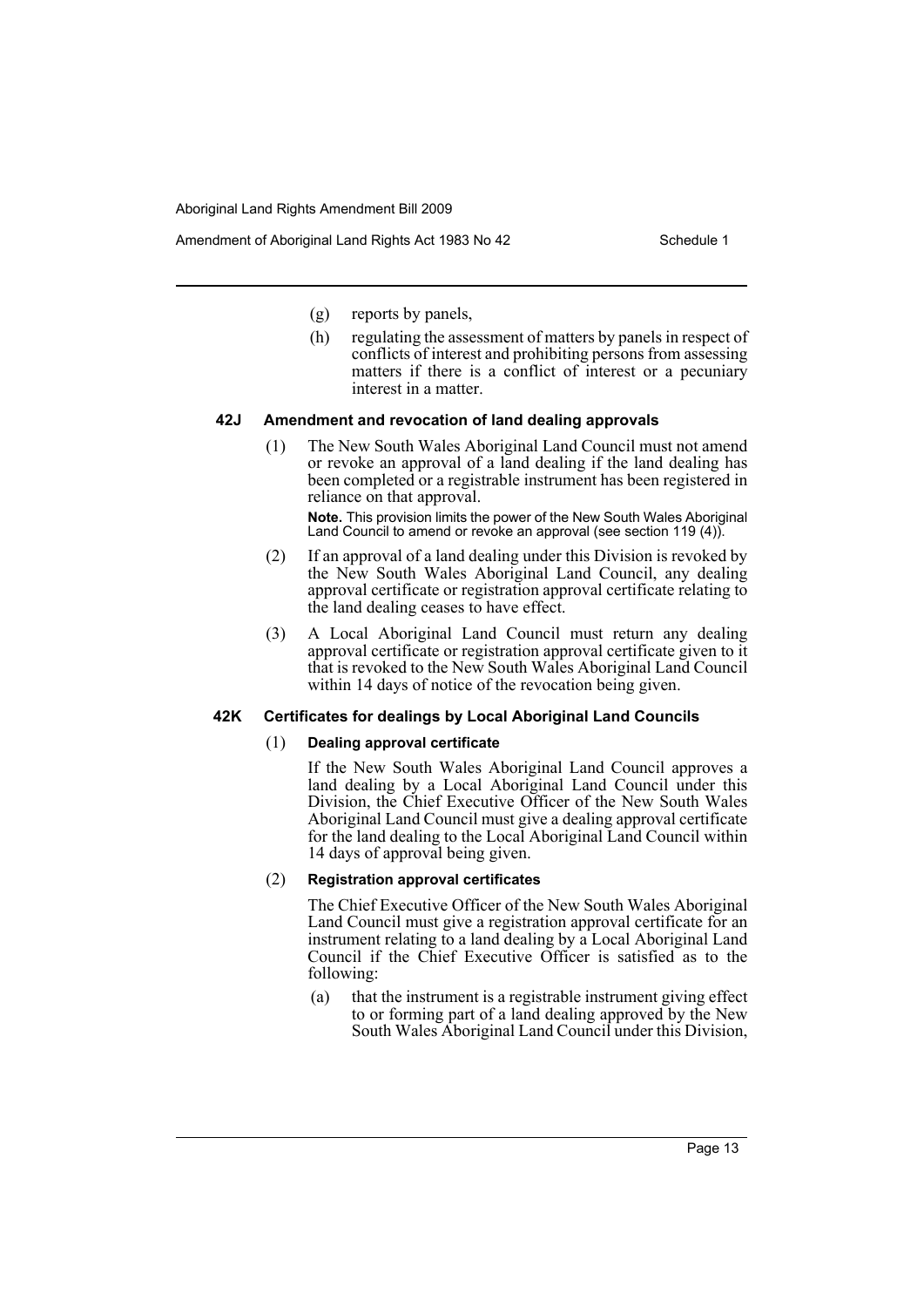- (b) that any conditions of the approval by the New South Wales Aboriginal Land Council of the land dealing to which the instrument relates have been met,
- (c) that any community development levy payable in respect of that land dealing has been paid.
- (3) The Chief Executive Officer may refuse to give a dealing approval certificate or a registration approval certificate under this section if any assessment fee payable in relation to the application for approval of the land dealing to which the certificate relates has not been paid or is not subject to arrangements for payment that are satisfactory to the New South Wales Aboriginal Land Council.
- (4) For the purposes of any other Act or law, a dealing approval certificate for a land dealing by a Local Aboriginal Land Council land is taken to be a written consent by the New South Wales Aboriginal Land Council to the dealing.

#### **42L Review of approval decisions**

- (1) Despite any other Act or law, the only person who has standing to bring proceedings:
	- (a) under the *Land and Environment Court Act 1979*, or
	- (b) for judicial review in any other court,

in relation to a decision to approve or not to approve of a land dealing, or an act or omission of the New South Wales Aboriginal Land Council in connection with any such decision, is the Local Aboriginal Land Council concerned.

(2) This section does not confer any standing on a Local Aboriginal Land Council in respect of class 3 proceedings under the *Land and Environment Court Act 1979* in connection with any such decision.

## **42M Registration of dealings and instruments**

- (1) The Registrar-General must, if an Aboriginal Land Council is the registered proprietor of an estate in fee simple in land, make a recording in the Register to the following effect:
	- (a) that the land is subject to this Division,
	- (b) that a registrable instrument may not be registered, or a recording in respect of a registrable instrument may not be made, unless the Registrar-General is satisfied that a registration approval certificate has been obtained or is not required.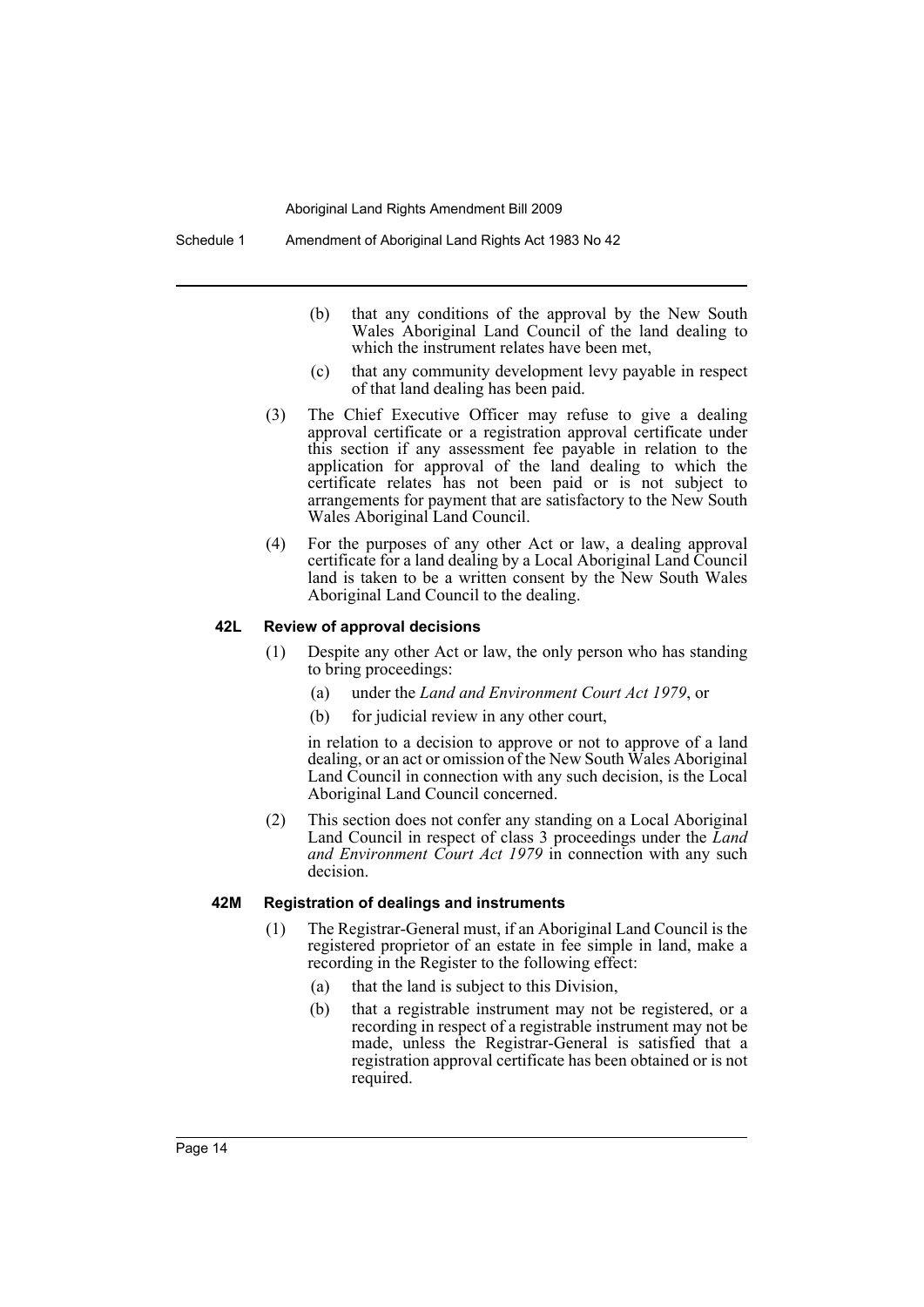Amendment of Aboriginal Land Rights Act 1983 No 42 Schedule 1

- (2) The Registrar-General must not register a registrable instrument in relation to land referred to in subsection  $(1)$  if the registered proprietor of the land is an Aboriginal Land Council, unless the registrable instrument is accompanied by:
	- (a) a registration approval certificate, or
	- (b) a statement signed by the Chief Executive Officer of the New South Wales Aboriginal Land Council that the instrument gives effect to or forms part of a land dealing for which a registration approval certificate is not required under this Division.

**Note.** If the registered proprietor of land is an Aboriginal Land Council, an instrument or plan affecting the land that is accompanied by a registration approval certificate or the signed statement referred to above has on registration or recording all the protections afforded under the *Real Property Act 1900*.

- (3) Despite section 42 of the *Real Property Act 1900* or any other Act, the registration of a registrable instrument, or the making of a recording, that is prohibited by this section has no effect and does not create or pass or otherwise affect any estate or interest in the land of any registered proprietor of the land, as otherwise recorded under the *Real Property Act 1900*.
- (4) In this section, *register* a registrable instrument means:
	- (a) register the instrument in the Register or under the *Conveyancing Act 1919*, or
	- (b) make a recording in the Register in respect of any such instrument, or
	- (c) register a plan under Division 3 of Part 23 of the *Conveyancing Act 1919*.
- (5) This section does not affect the operation of any other prohibition or restriction relating to transfers or other dealings with land under this or any other Act.

## **42N Certain land dealing approval agreements to run with land**

(1) This section applies to a land dealing approval agreement if it imposes obligations as to the use, development or management of, or dealings with, land vested in, or formerly vested in, an Aboriginal Land Council.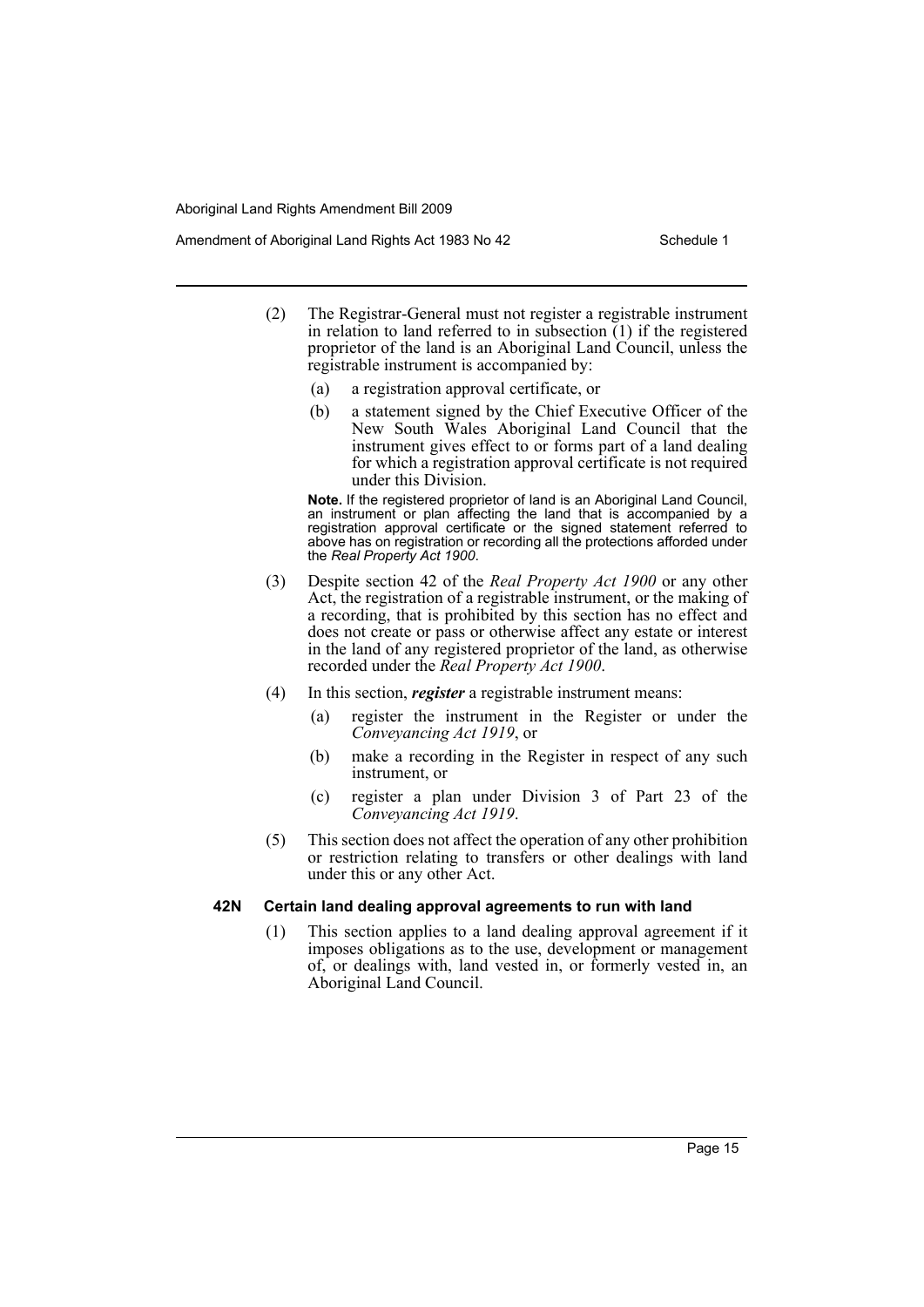Schedule 1 Amendment of Aboriginal Land Rights Act 1983 No 42

- (2) A land dealing approval agreement may be registered under this section if the following persons agree to its registration:
	- (a) the New South Wales Aboriginal Land Council,
	- (b) if the agreement relates to land under the *Real Property Act 1900*, each person who is the registered proprietor of an estate or interest in the land,
	- (c) if the agreement relates to land not under the *Real Property Act 1900*, each person who is a party to the agreement.
- (3) On lodgment by an Aboriginal Land Council of an application for registration in a form approved by the Registrar-General, the Registrar-General is to register the land dealing approval agreement:
	- (a) by making an entry in the relevant folio of the Register if the agreement relates to land under the *Real Property Act 1900*, or
	- (b) by registering the agreement in the General Register of Deeds if the agreement relates to land not under the *Real Property Act 1900*.
- (4) A land dealing approval agreement that has been registered by the Registrar-General under this section is binding on, and is enforceable by and against, the successors in title to the owner who entered into the agreement and those successors in title are taken to have notice of the agreement.
- (5) The Registrar-General may, on the request in writing of the Chief Executive Officer of the New South Wales Aboriginal Land Council, cancel the registration of a land dealing approval agreement.
- (6) A reference in this section to a land dealing approval agreement includes a reference to any agreement amending a land dealing approval agreement.
- (7) In this section:

*successors in title* includes a mortgagee, chargee, covenant chargee or other person in possession of land pursuant to a mortgage, charge, positive covenant or other encumbrance entered into before or after the registration of the land dealing approval agreement.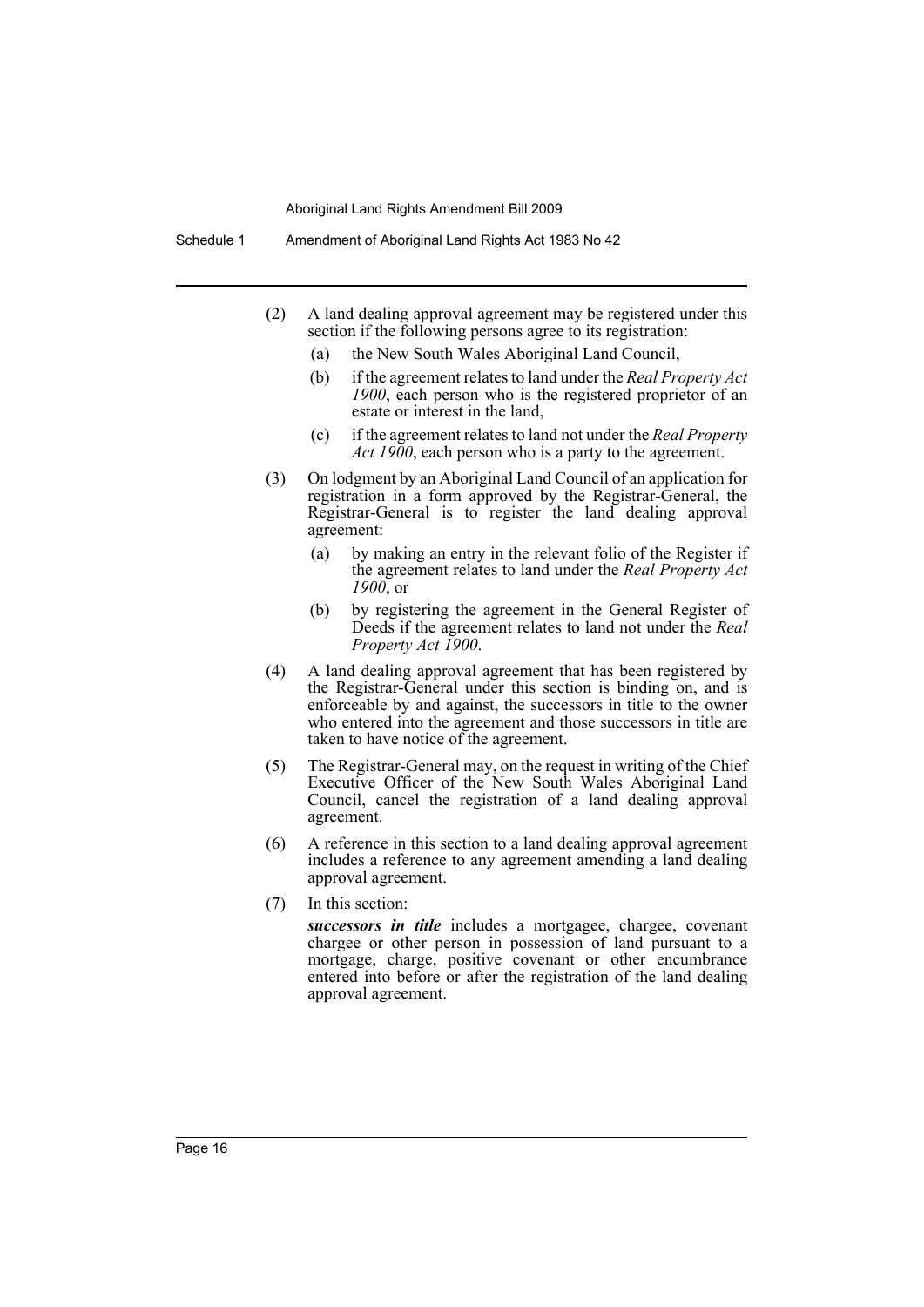Amendment of Aboriginal Land Rights Act 1983 No 42 Schedule 1

### **42O Enforcement of land dealing approval agreements—registration prohibition notices**

- (1) This section applies to land under the *Real Property Act 1900* if:
	- (a) a land dealing approval agreement has been registered under section 42N, or
	- (b) a current registered proprietor of an estate or interest in the land is a party to a land dealing approval agreement in respect of the land.
- (2) The New South Wales Aboriginal Land Council may lodge with the Registrar-General a notice in writing prohibiting, except with the consent of that Council, the registration or recording of any dealing affecting an estate or interest in land to which this section applies (a *registration prohibition notice*).
- (3) A registration prohibition notice is to be in the form approved by the Registrar-General and must contain the following:
	- (a) the name and address of the person who is the registered proprietor of an estate or interest in the land affected by the notice,
	- (b) if the registration notice relates only to part of the land described in a folio of the Register, a description of that part,
	- (c) a statement that the prohibition notice relates to the land (or part of the land) in respect of which a dealing approval agreement has been entered into under this Division.
- (4) On the lodgment of a registration prohibition notice, the Registrar-General must give notice in writing of the lodgment to any registered proprietor of an estate or interest in land affected by the notice, at the address specified in the notice.
- (5) Notice of lodgment is not required to be given to a registered proprietor under subsection  $(\overline{4})$  if the consent of the registered proprietor to the lodgment is endorsed on the registration prohibition notice.
- (6) The Registrar-General must, if satisfied that the notice complies with any requirements made in respect of it under this Division or the *Real Property Act 1900*, record in the Register such particulars of the notice as the Registrar-General thinks appropriate.
- (7) A caveat does not prevent the recording of a registration prohibition notice under this section.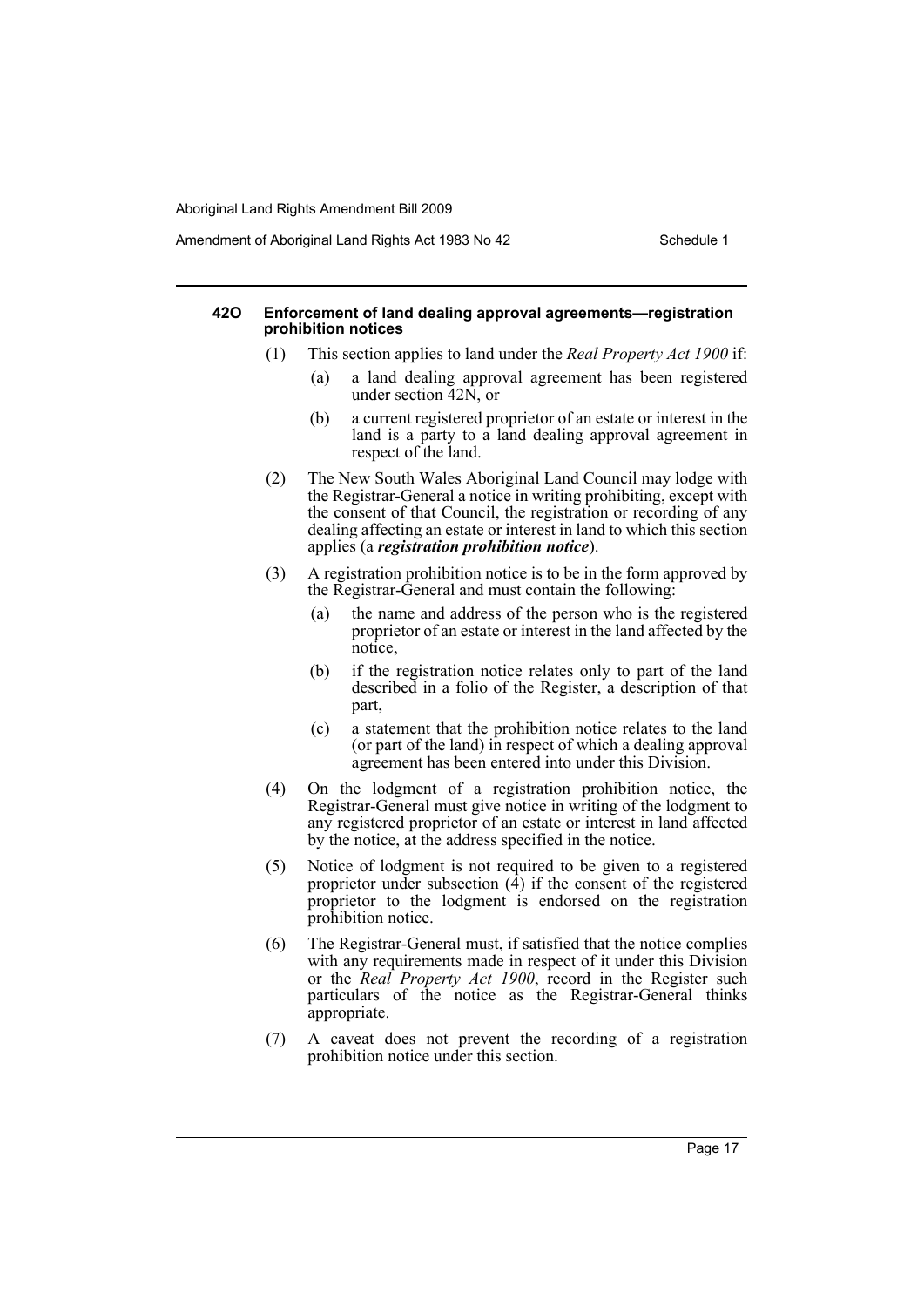- (8) A registration prohibition notice lodged under this section has effect when particulars of the notice are recorded in the Register under this section.
- (9) A registration prohibition notice may be withdrawn by the New South Wales Aboriginal Land Council, by notice in writing in the form approved by the Registrar-General and on payment of the fee (if any) prescribed by the regulations, and on being withdrawn, ceases to be in force.

## **42P Effect of registration prohibition notices**

- (1) The Registrar-General must not, except with the consent in writing of the New South Wales Aboriginal Land Council notified in writing by the Chief Executive Officer of the Council, record or register in the Register any dealing if it appears to the Registrar-General that the registration or recording of the dealing is prohibited by a registration prohibition notice that has effect under this Division.
- (2) The New South Wales Aboriginal Land Council must not refuse to give consent under this section if:
	- (a) the dealing or the registration or recording of the dealing is permitted by the applicable land dealing approval agreement, or
	- (b) the dealing or the registration or recording does not materially affect the performance or enforcement of that agreement.
- (3) The regulations may provide that a registration prohibition notice does not prevent the Registrar-General from registering or recording a dealing of a class prescribed by the regulations.
- (4) If in any legal proceedings a question arises as to the validity of a registration prohibition notice, the court is to disregard any failure to comply strictly with the requirements of this Division as to the form of the notice.
- (5) This section:
	- (a) has effect despite the *Real Property Act 1900* or any other Act or law, and
	- (b) does not affect the operation of any other prohibition or restriction relating to transfers or other dealings with land.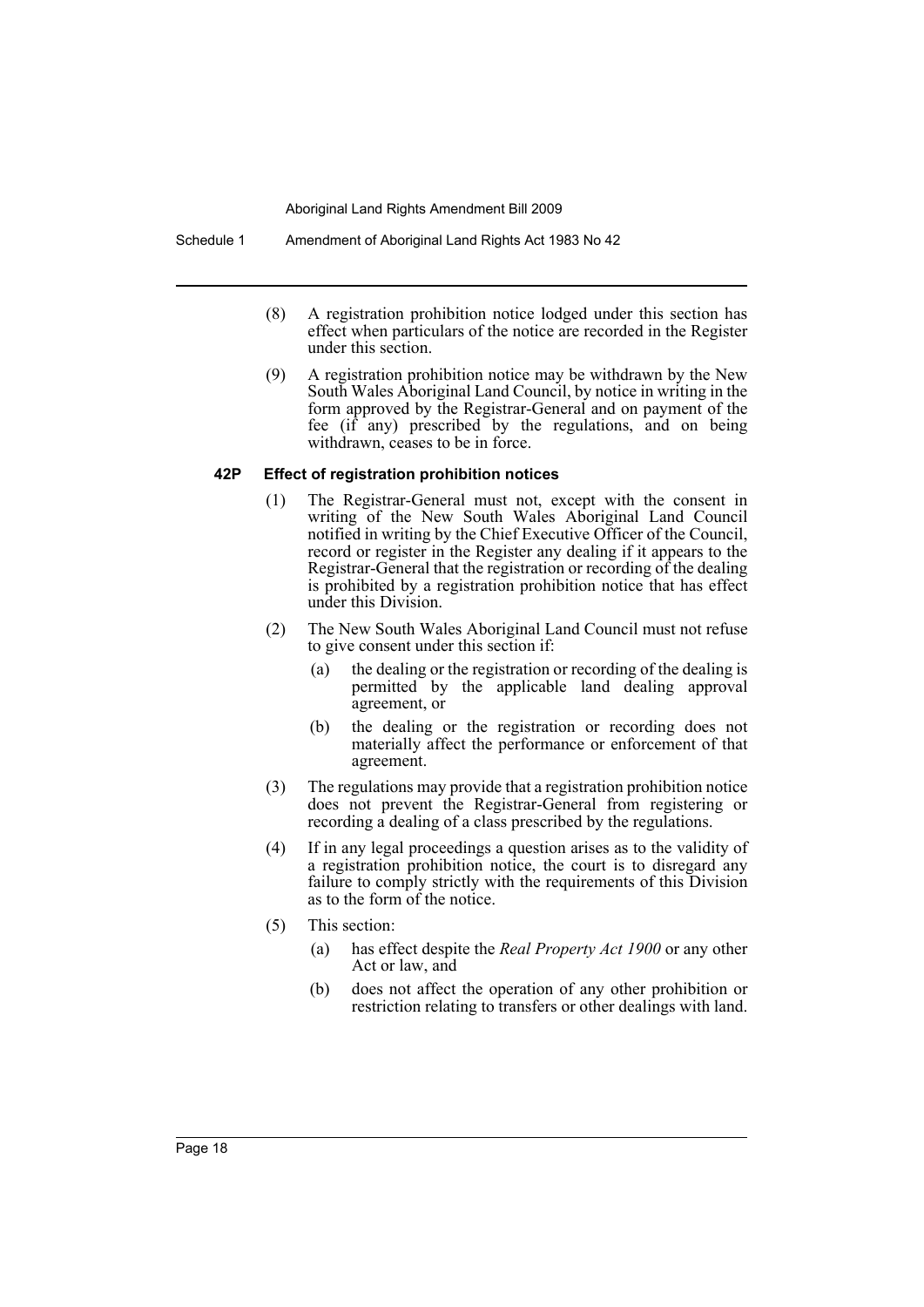Amendment of Aboriginal Land Rights Act 1983 No 42 Schedule 1

## **Division 4A Community development levy**

#### **42Q Interpretation**

Words and expressions used in this Division, and in any regulations made under this Division, have the same meaning as they have in the *Duties Act 1997*.

#### **42R Community development levy payable for certain transactions**

- (1) A Local Aboriginal Land Council is liable to pay the community development levy for any dutiable transaction to which the levy applies that occurs in relation to a dealing with land vested in the Council (whether or not the Council is liable to pay duty in respect of the transaction under the *Duties Act 1997*).
- (2) The community development levy applies to the following dutiable transactions:
	- (a) a transfer of land,
	- (b) an agreement for the sale or transfer of land,
	- (c) a declaration of trust over land,
	- (d) a lease of land in respect of which a premium is paid or agreed to be paid,
	- (e) any other transaction prescribed by the regulations.
- (3) Except as provided by subsection (4), the community development levy does not apply to the following dutiable transactions:
	- (a) except as provided by the regulations, transactions that are exempt from duty under the *Duties Act 1997*,
	- (b) transactions under a community benefit scheme providing home ownership for Aboriginal persons,
	- (c) transactions prescribed by the regulations.
- (4) The community development levy is payable in respect of a dutiable transaction even though duty is not chargeable on the transaction because of section 280 of the *Duties Act 1997*.
- (5) The regulations may provide that the community development levy is payable for other transactions in relation to dealings with land vested in a Local Aboriginal Land Council and may also provide for the amount of the levy for those transactions.
- (6) For the purposes of this Division, a dutiable transaction occurs when it is taken to occur for the purposes of the *Duties Act 1997*.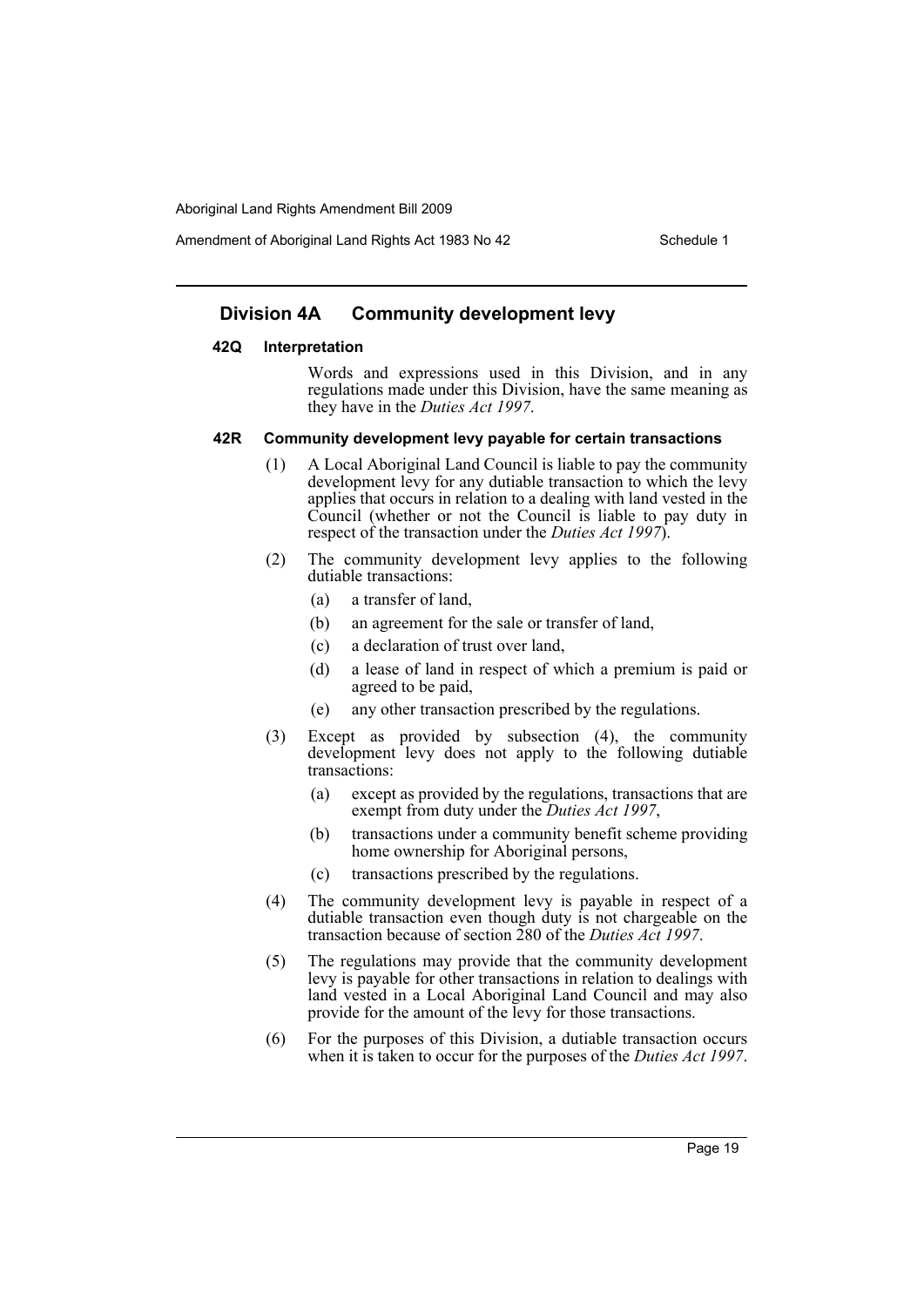Schedule 1 Amendment of Aboriginal Land Rights Act 1983 No 42

#### **42S Community development levy not payable on transactions between Councils**

The community development levy is not payable in respect of a dutiable transaction between a Local Aboriginal Land Council and another Aboriginal Land Council.

#### **42T Amount of community development levy**

The amount of the community development levy payable for a dutiable transaction is the prescribed percentage (if any) of the amount of duty payable for the dutiable transaction.

#### **42U Payment of community development levy amounts**

- (1) Amounts of community development levy collected by the Chief Commissioner of State Revenue are to be paid to the New South Wales Aboriginal Land Council by the Chief Commissioner as agreed between the Council and the Chief Commissioner. **Note.** The *Taxation Administration Act 1996* (other than Part 4 of that Act), which includes provisions relating to the collection, payment and non-payment of tax, applies to the community development levy. The Chief Commissioner of State Revenue will be responsible for the collection of the community development levy.
- (2) The Chief Commissioner of State Revenue may retain from the community development levy collected by the Chief Commissioner amounts for payment of the Chief Commissioner's costs in relation to the Chief Commissioner's functions relating to the levy.
- (3) Any such costs are to be in accordance with an agreement between the Chief Commissioner of State Revenue and the New South Wales Aboriginal Land Council.
- (4) The New South Wales Aboriginal Land Council must pay to the New South Wales Aboriginal Land Council Community Fund established under section 149A amounts of community development levy received from the Chief Commissioner.
- (5) The New South Wales Aboriginal Land Council must also pay to that Fund an additional amount equal to the amount of community development levy paid by the Chief Commissioner of State Revenue to the Council under this section.
- (6) The additional amount payable by the New South Wales Aboriginal Land Council under subsection (5) must be paid not later than 28 days after receipt by the Council of a payment of levy under this section.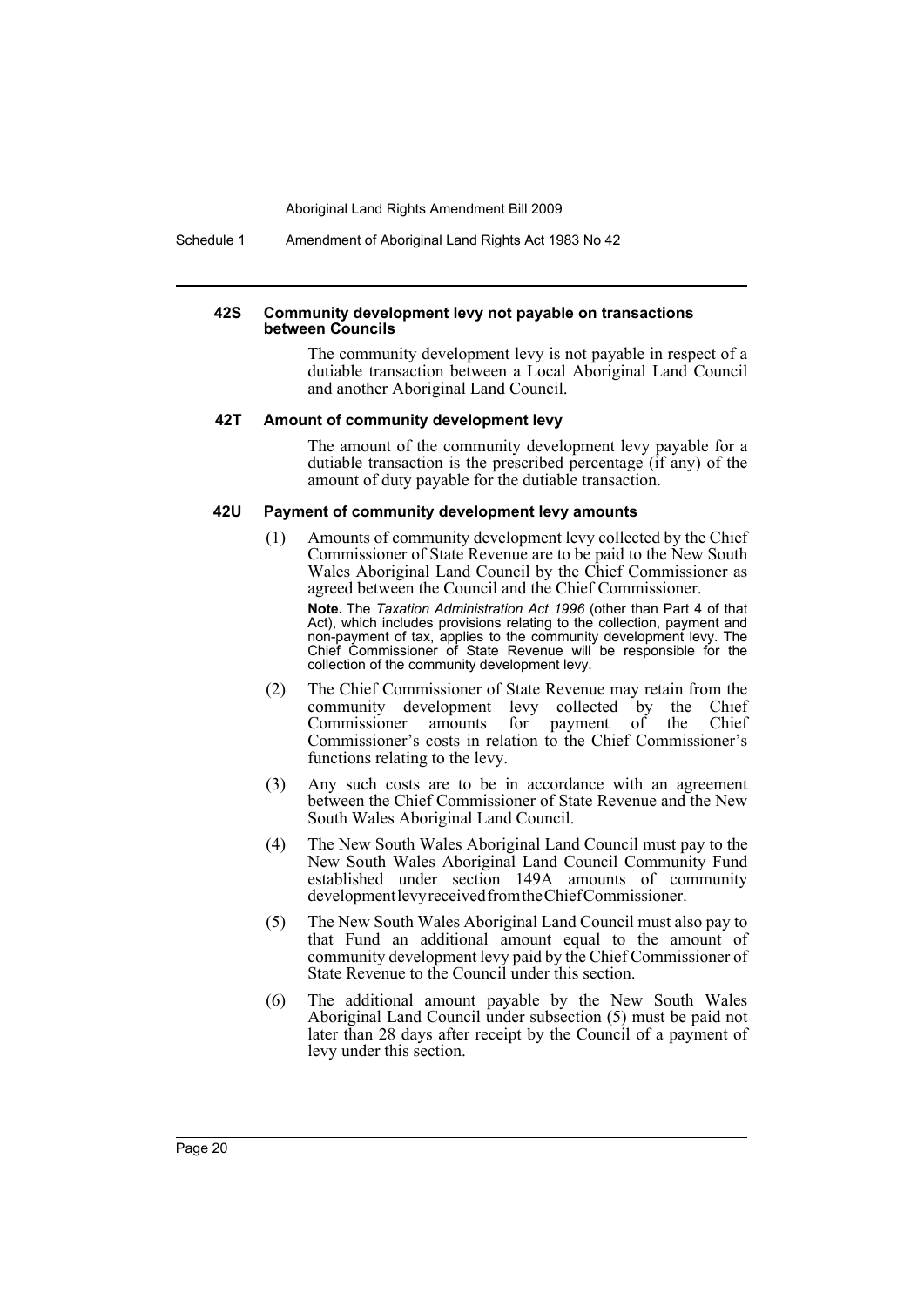Amendment of Aboriginal Land Rights Act 1983 No 42 Schedule 1

(7) Amounts of community development levy are to be paid in accordance with this section, despite any provision of the *Taxation Administration Act 1996*.

## **42V NSWALC payments may be waived**

The Minister may waive payment of the whole or any part of an amount payable by the New South Wales Aboriginal Land Council under section 42U (5), if the Minister is of the opinion that it is appropriate to do so, having regard to the financial circumstances of the Council, its obligations under this Act and any other matters the Minister considers relevant.

## **42W Regulations**

The regulations may make provision for or with respect to the following:

- (a) the application of provisions of the *Duties Act 1997* in respect of the community development levy,
- (b) the period within which the community development levy is payable,
- (c) interim assessments of community development levy,
- (d) without limiting paragraph (a), the stamping of instruments.

## **42X Relationship with Taxation Administration Act 1996**

This Division, and any regulations made under this Division, are to be read together with the *Taxation Administration Act 1996* (other than Part 4 of that Act).

## **[4] Section 52 Functions of Local Aboriginal Land Councils**

Insert at the end of the section:

**Note.** Under section 50 of the *Interpretation Act 1987*, a Local Aboriginal Land Council has certain functions as a statutory corporation, including the power to purchase, exchange, take on lease, hold, dispose of and otherwise deal with property. This provision is subject to the provisions of this Act.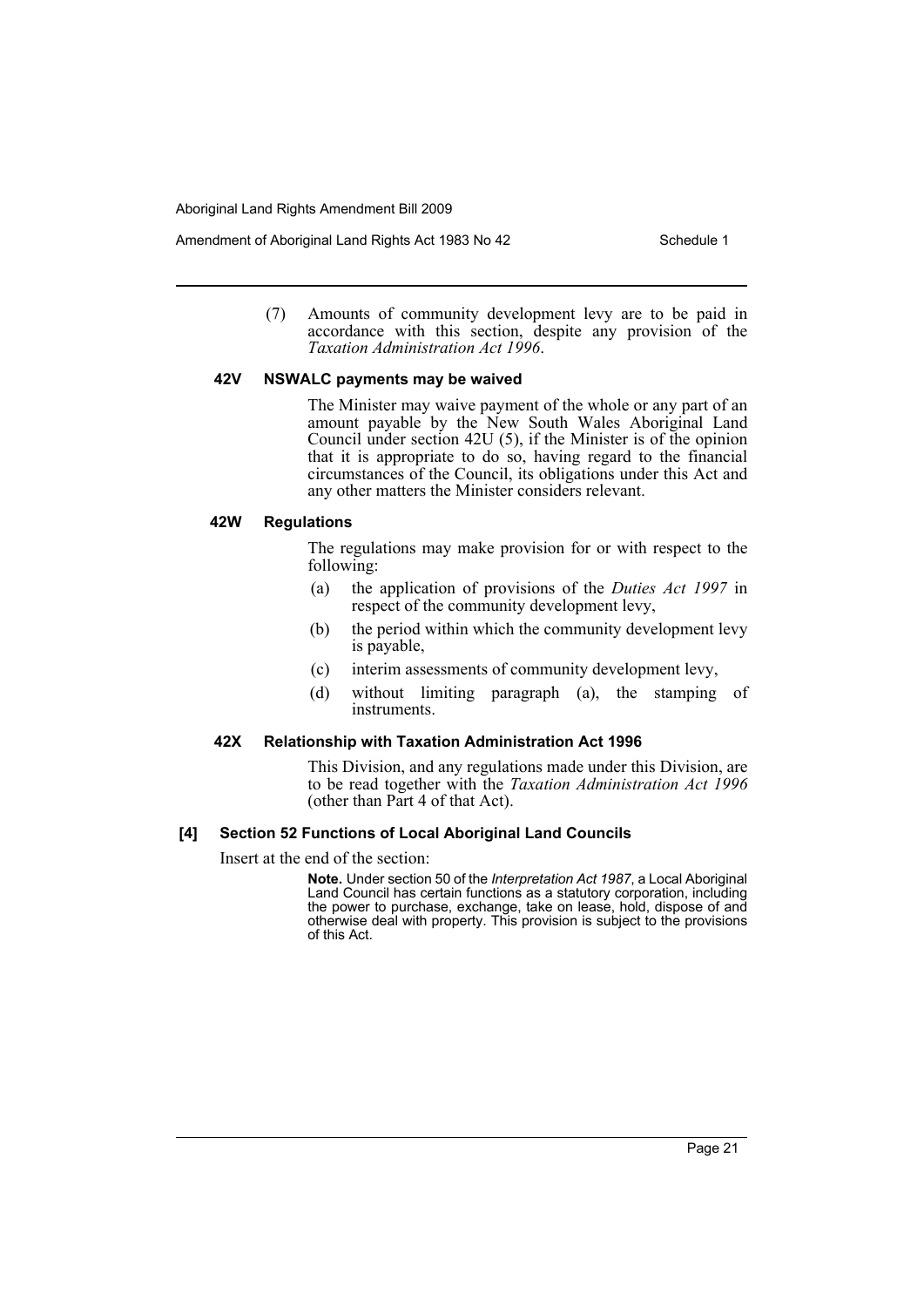Schedule 1 Amendment of Aboriginal Land Rights Act 1983 No 42

## **[5] Section 52AA**

Insert after section 52A:

## **52AA Powers of Local Aboriginal Land Councils with respect to property**

- (1) A Local Aboriginal Land Council may do or suffer in relation to its property any act or thing that it could lawfully do or suffer if it were a natural person having, in the case of land, the same estate or interest in the property as the Council.
- (2) In particular, without limiting the generality of subsection (1), a Local Aboriginal Land Council may do or suffer any such act or thing to enable it to:
	- (a) improve, or cause to be improved, any land vested in it, or
	- (b) explore for and exploit, or cause to be explored for or exploited, mineral resources or other natural resources vested in it.
- (3) This section is subject to this Act.

## **[6] Section 52B Social housing schemes**

Omit section 52B (4).

## **[7] Section 52G Functions to be exercised by Council resolution**

Insert "and land dealing approval agreements (within the meaning of Division 4 of Part 2)" after "land" in section 52G (e).

## **[8] Sections 83 (2) (c) and 137B (2) (c)**

Omit "section 40AA" wherever occurring. Insert instead "section 42".

## **[9] Section 106 Functions of New South Wales Aboriginal Land Council**

Insert after section 106 (3)  $(g)$ :

(h) to approve land dealings by Local Aboriginal Land Councils.

## **[10] Section 106 (5)**

Insert ", the New South Wales Aboriginal Land Council Community Fund" after "New South Wales Aboriginal Land Council Account".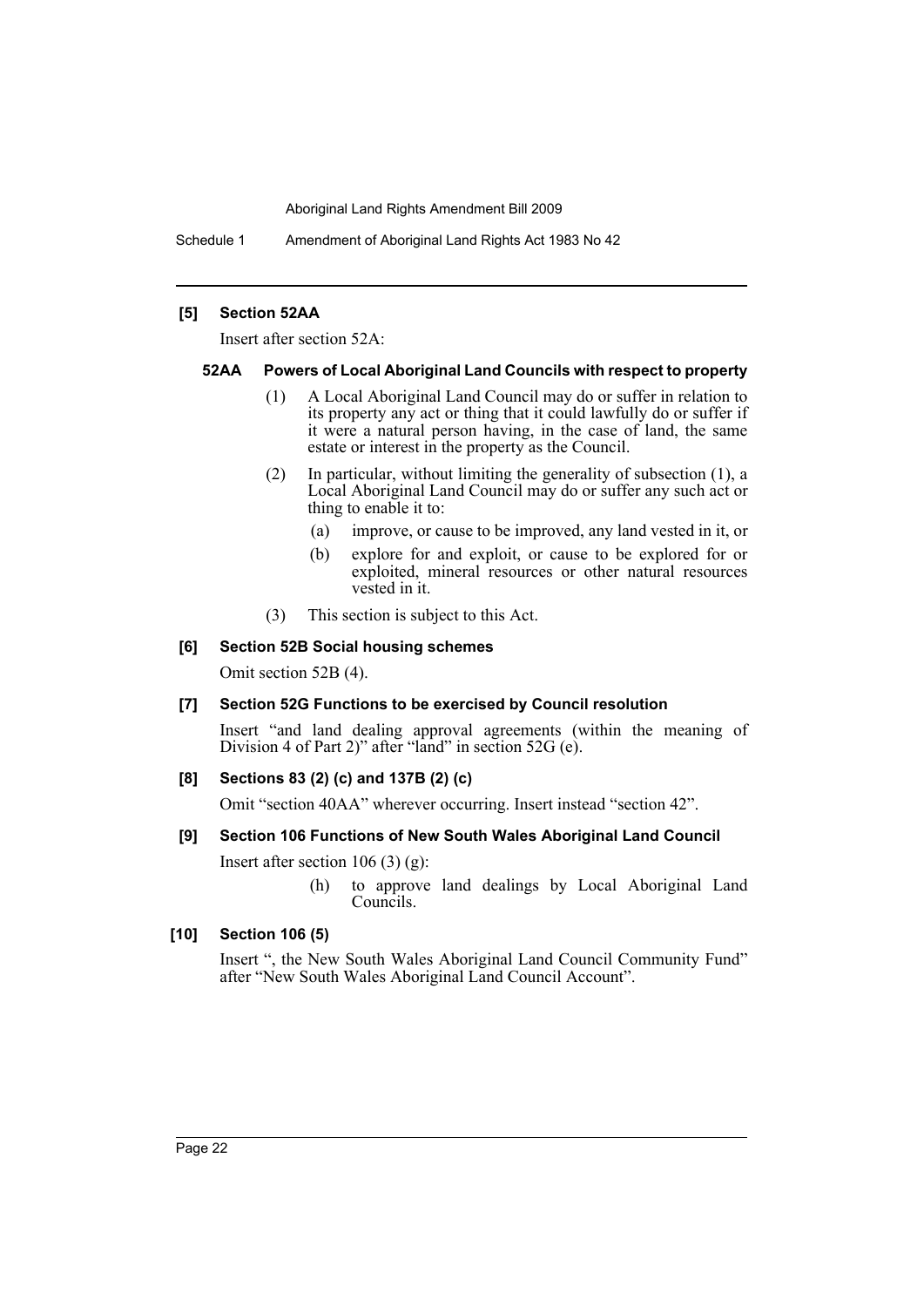Amendment of Aboriginal Land Rights Act 1983 No 42 Schedule 1

## **[11] Section 106, note**

Insert at the end of the section:

**Note.** Under section 50 of the *Interpretation Act 1987*, the New South Wales Aboriginal Land Council has certain functions as a statutory corporation, including the power to purchase, exchange, take on lease, hold, dispose of and otherwise deal with property. That provision is subject to the provisions of this Act.

#### **[12] Section 106A**

Insert after section 106:

## **106A Powers of New South Wales Aboriginal Land Council with respect to property**

- (1) The New South Wales Aboriginal Land Council may do or suffer in relation to its property any act or thing that it could lawfully do or suffer if it were a natural person having, in the case of land, the same estate or interest in the property as the Council.
- (2) In particular, without limiting the generality of subsection (1), the Council may do or suffer any such act or thing to enable it to:
	- (a) improve, or cause to be improved, any land vested in it, or
	- (b) explore for and exploit, or cause to be explored for or exploited, mineral resources or other natural resources vested in it.
- (3) This section is subject to this Act.

## **[13] Section 113 Policies relating to Aboriginal Land Council functions**

Omit section 113 (1) (b). Insert instead:

- (b) land dealings by Aboriginal Land Councils, including the assessment and approval by the New South Wales Aboriginal Land Council of land dealings by Local Aboriginal Land Councils,
- (b1) the provision of amounts from the New South Wales Aboriginal Land Council Community Fund to Local Aboriginal Land Councils on the basis of need so as to increase resources and assets available for less advantaged Local Aboriginal Land Councils,

## **[14] Section 116 Delegation by New South Wales Aboriginal Land Council**

Insert ", the New South Wales Aboriginal Land Council Community Fund" after "Account" in section 116 (1) (a).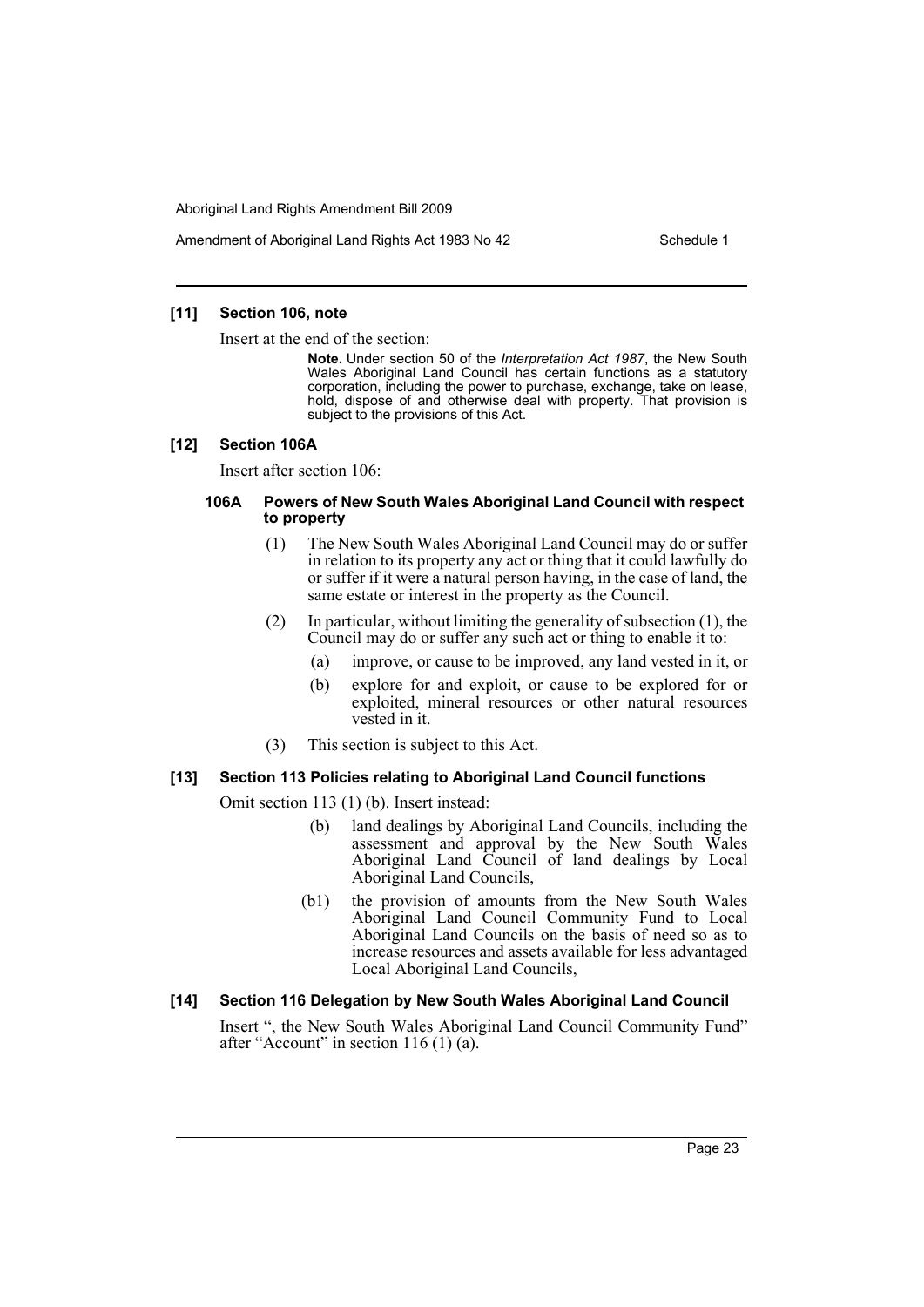Schedule 1 Amendment of Aboriginal Land Rights Act 1983 No 42

## **[15] Section 116 (1) (f1)**

Insert after section 116 (1) (f):

(f1) approval under Division 4 of Part 2 of land dealings by Local Aboriginal Land Councils,

#### **[16] Section 149A**

Insert after section 149:

## **149A NSW Aboriginal Land Council Community Fund**

- (1) The New South Wales Aboriginal Land Council is to establish in an authorised deposit-taking institution an account named the "New South Wales Aboriginal Land Council Community Fund" into which is to be paid:
	- (a) amounts of community development levy, and
	- (b) additional amounts payable by the New South Wales Aboriginal Land Council under section 42U, and
	- (c) any money paid to the New South Wales Aboriginal Land Council for the purposes of the Fund, and
	- (d) any interest received in respect of the investment of money belonging to the Fund, and
	- (e) any money directed to be paid into the Fund by or under this or any other Act.
- (2) There is payable from the Fund:
	- (a) money for grants to a Local Aboriginal Land Council for the purpose of the management and acquisition of land, and
	- (b) money for community benefit schemes for persons within the area of a Local Aboriginal Land Council, and
	- (c) amounts of repayments of excess community development levy paid by Local Aboriginal Land Councils, and
	- (d) amounts of excess payments made by the New South Wales Aboriginal Land Council under section 42U, and
	- (e) any other payments authorised by or under this or any other Act.
- (3) In determining amounts to be paid from the Fund, the New South Wales Aboriginal Land Council must have regard to any applicable policy of the Council.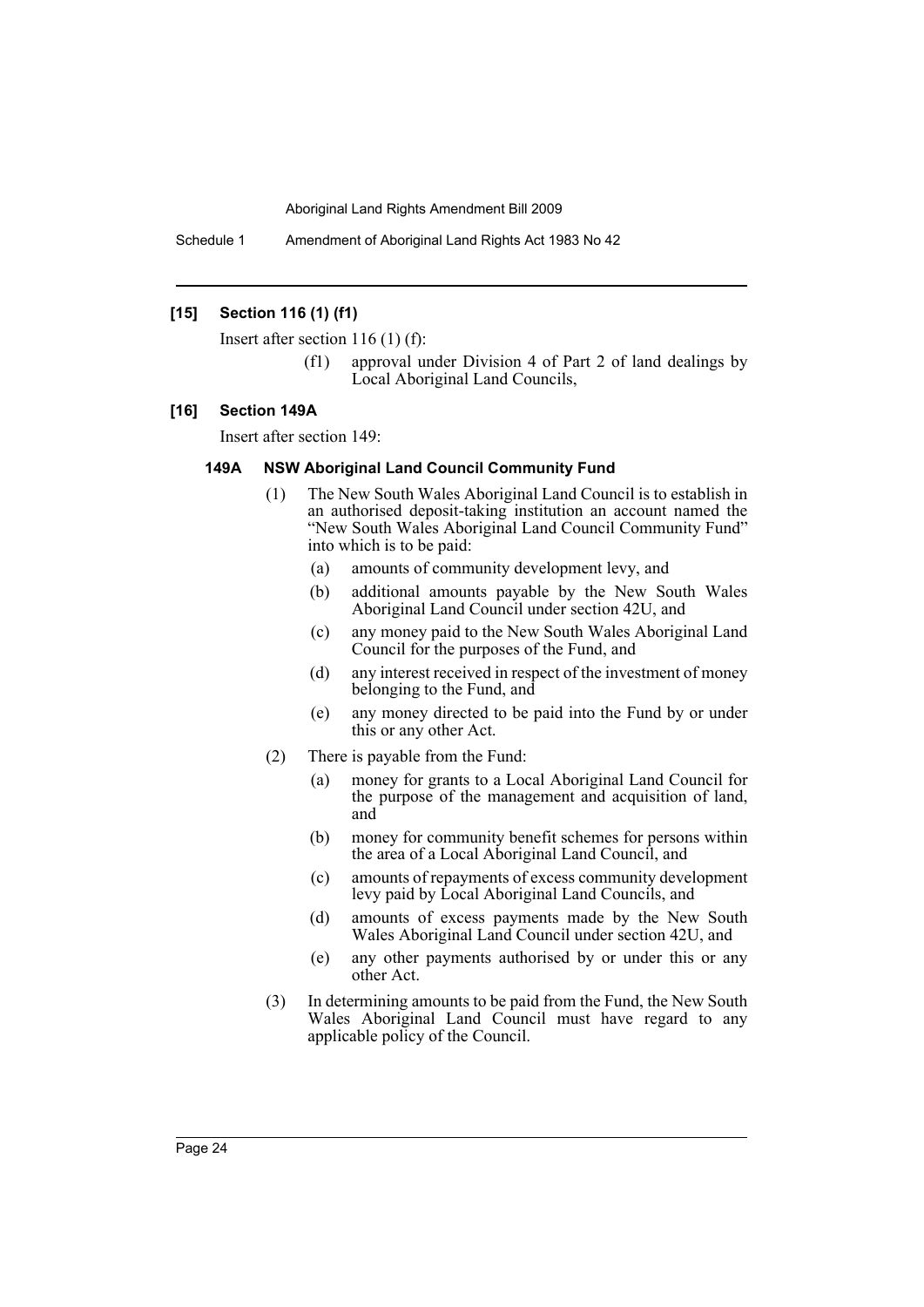Amendment of Aboriginal Land Rights Act 1983 No 42 Schedule 1

(4) Money to the credit of the account may be invested in any manner in which the New South Wales Aboriginal Land Council Account may be invested.

## **[17] Section 150 Preservation of money in NSW Aboriginal Land Council Account**

Insert after section 150 (2):

(3) For the purposes of subsection (1), any amount to the credit of the New South Wales Aboriginal Land Council Community Fund is to be taken into account for the purposes of determining the capital value of the New South Wales Aboriginal Land Council Account.

## **[18] Section 239A**

Insert after section 239:

## **239A Compulsory mediation of land dealing application disputes**

- (1) This section applies to a dispute relating to a decision by the New South Wales Aboriginal Land Council under Division 4 of Part 2 to approve or not to approve a land dealing.
- (2) A Local Aboriginal Land Council must, if the Council proposes to commence legal proceedings in relation to the dispute, refer the dispute to the Registrar.
- (3) The Registrar may, with the parties consent:
	- (a) attempt to resolve the dispute by mediation, conciliation or arbitration, or
	- (b) refer the dispute to mediation, conciliation or arbitration by an independent person.

## **[19] Section 242 Exclusion of personal liability**

Insert after section 242 (1) (d):

(e) a person who is a member of an expert advisory panel constituted under section 42I,

## **[20] Schedule 4 Savings, transitional and other provisions**

Insert at the end of clause 1A (1):

*Aboriginal Land Rights Amendment Act 2009*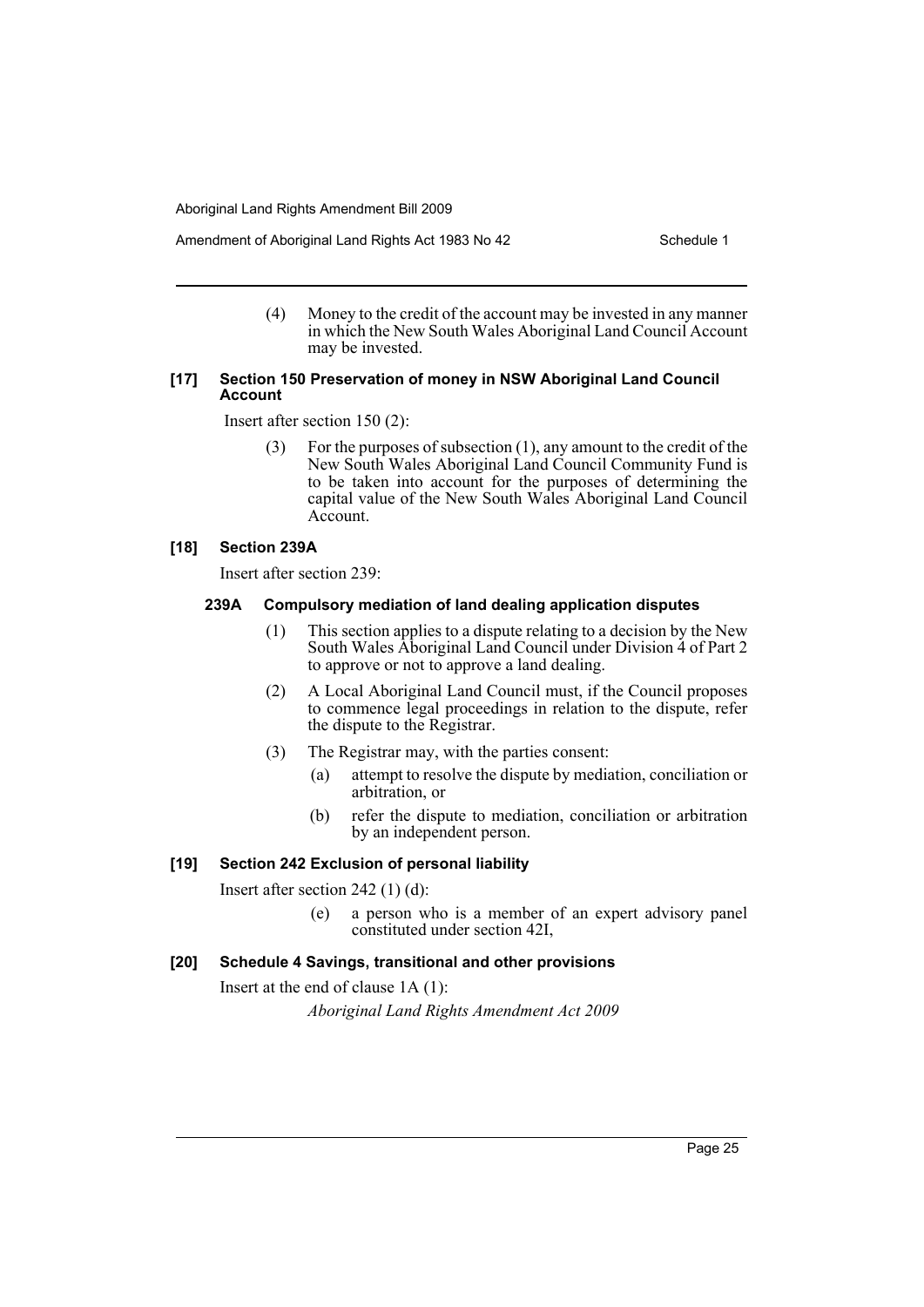Schedule 1 Amendment of Aboriginal Land Rights Act 1983 No 42

## **[21] Schedule 4, Part 9**

Insert after Part 8:

# **Part 9 Aboriginal Land Rights Amendment Act 2009**

## **50 Definitions**

(1) In this Part:

*amending Act* means the *Aboriginal Land Rights Amendment Act 2009*.

*existing land dealing* means a land dealing that was approved by the New South Wales Aboriginal Land Council before the commencement of the new land dealing provisions.

*existing registrable instrument* means a registrable instrument giving effect to or forming part of an existing land dealing.

*former land dealing provisions* means Division 4 of Part 2 of this Act, as in force immediately before its substitution by the amending Act.

*new land dealing provisions* means Division 4 of Part 2 of this Act, as substituted by the amending Act.

(2) Words and expressions used in this Part have the same meaning as they have in Divisions 4 and 4A of Part 2 of this Act, as substituted by the amending Act.

## **51 Existing land dealings**

- (1) Except as provided by this Part, the new land dealing provisions do not apply to or in respect of an existing registrable instrument or to an existing land dealing.
- (2) Except as provided by this clause and clause 52, the former land dealing provisions continue to apply to an existing land dealing and an existing registrable instrument.
- (3) If the requirements of the former land dealing provisions were not complied with in relation to a land dealing entered into before the commencement of the new land dealing provisions, the new land dealing provisions apply to that land dealing.

## **52 Registration approval provisions to apply to existing dealings**

(1) This clause applies to an existing land dealing, other than a dealing for which an existing registrable instrument was lodged with the Registrar-General for registration or recording before the commencement of the new land dealing provisions.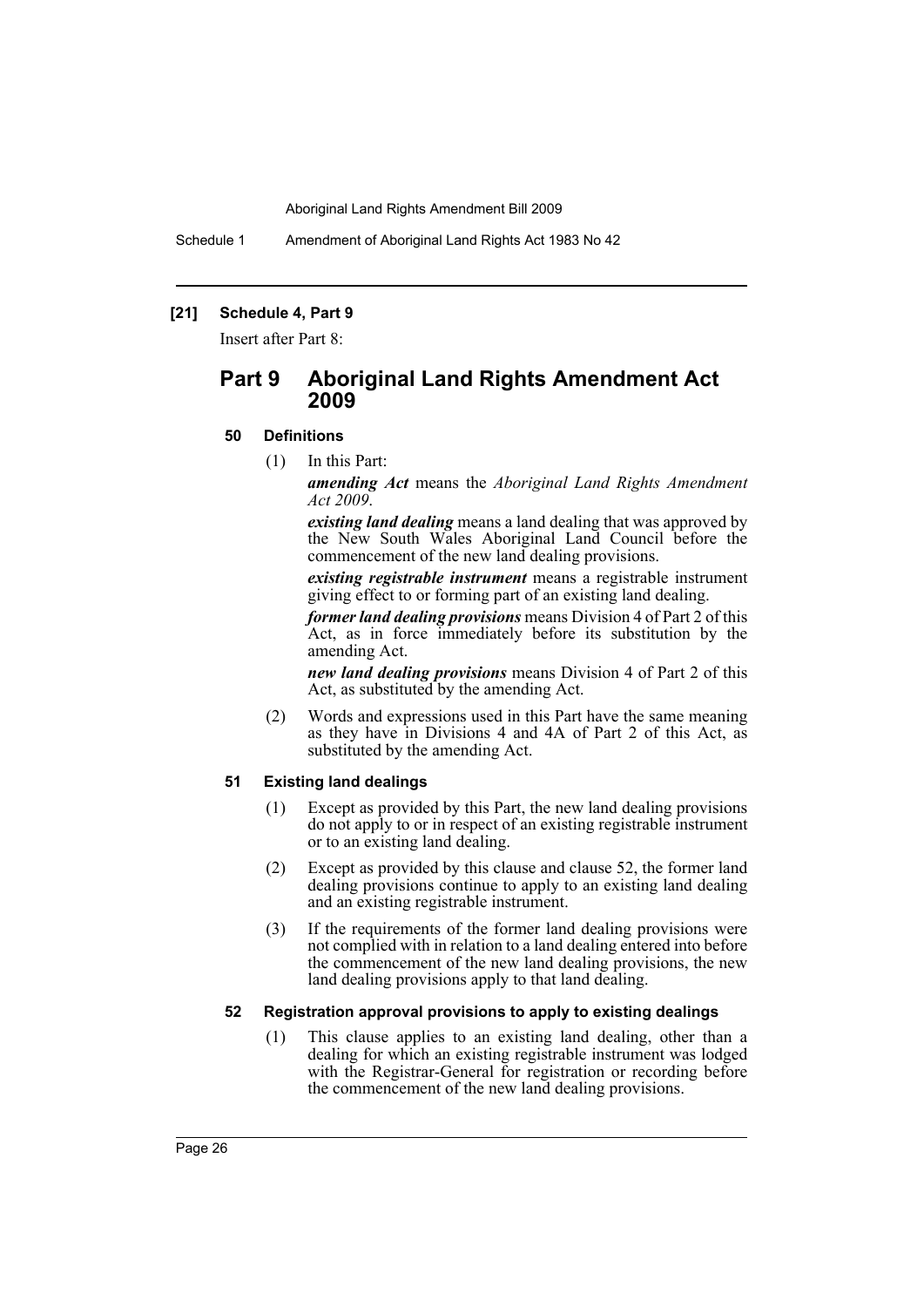- Amendment of Aboriginal Land Rights Act 1983 No 42 Schedule 1
	- (2) Section 42M applies to a registrable instrument giving effect to an existing land dealing.
	- (3) The Chief Executive Officer of the New South Wales Aboriginal Land Council must give a registration approval certificate in respect of an existing registrable instrument if the Chief Executive Officer is satisfied that any conditions of the approval by the New South Wales Aboriginal Land Council of the existing land dealing have been met.
	- (4) A registration approval certificate given under subclause (3) is taken to be a registration approval certificate for the purposes of section 42M  $(2)$  (a).
	- (5) The regulations may make provision for or with respect to applications for registration approval certificates under this clause and the fees for the making of such applications.

#### **53 Application of community development levy provisions to existing land dealings**

Division 4A of Part 2 does not apply to dutiable transactions for existing land dealings.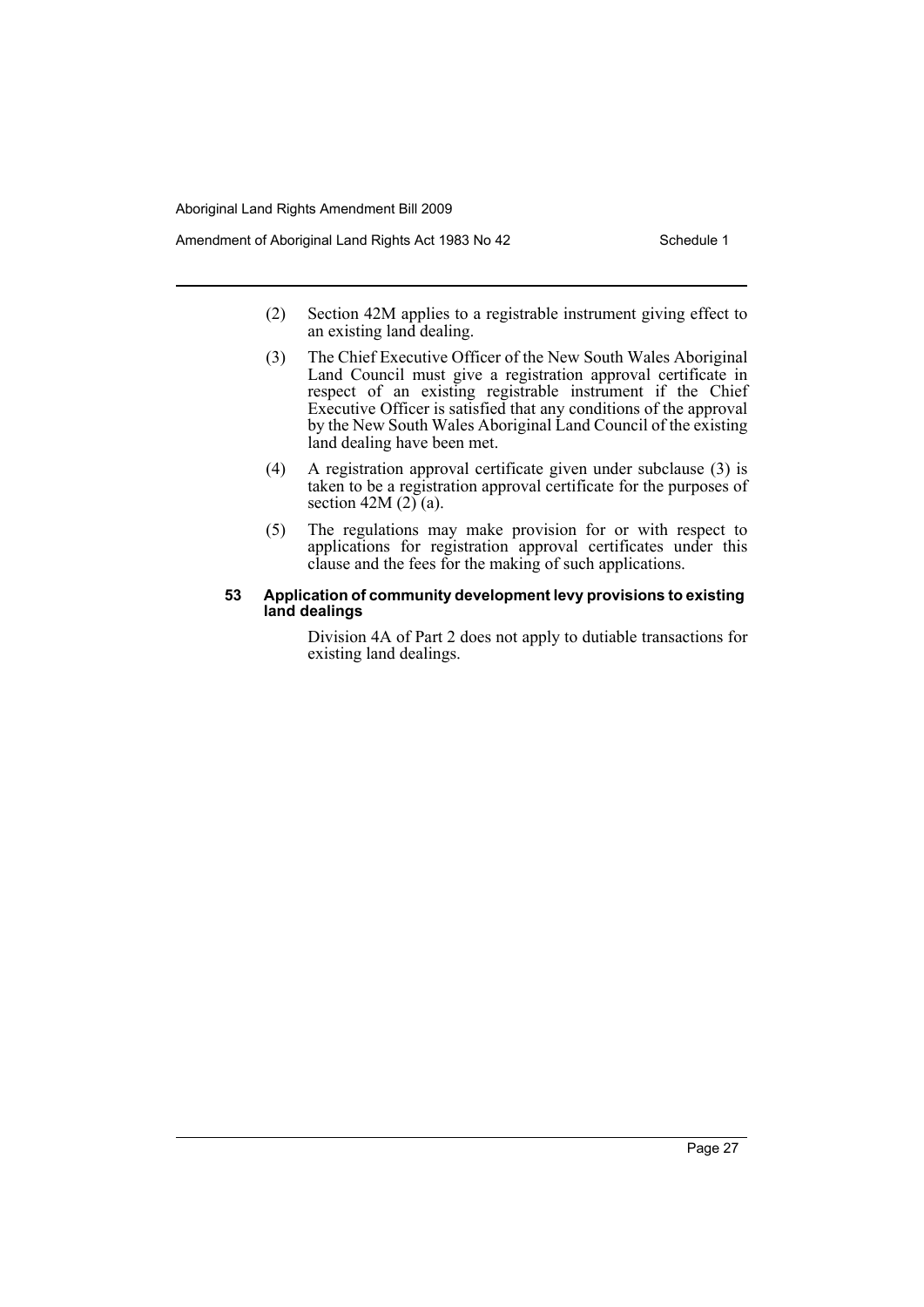# <span id="page-28-0"></span>**Schedule 2 Amendment of other Acts and instruments**

## **2.1 Aboriginal Land Rights Regulation 2002**

**[1] Clause 6 Certificate relating to disposal of land** Omit the clause.

## **[2] Part 10**

Insert after Part 9:

# **Part 10 Land dealings**

## **Division 1 Approval of land dealings**

## **101 Interpretation**

(1) In this Part:

*land dealing approval application* means an application under section 42F of the Act by a Local Aboriginal Land Council for approval by the New South Wales Aboriginal Land Council of a land dealing.

(2) Words and expressions in this Part have the same meaning as they have in Divisions 4 and 4A of Part 2 of the Act.

## **102 Form of certificates**

- (1) For the purposes of sections 42D (2) and 42K (1) of the Act, the prescribed form of a dealing approval certificate is Form 1 in Schedule 6.
- (2) For the purposes of sections 42D (3) and 42K (2) of the Act, the prescribed form of a registration approval certificate is Form 2 in Schedule 6.

## **103 Notice of meetings of LALCs**

(1) For the purposes of section 42G (5) (a) of the Act, notice of a meeting to approve a land dealing must be given not less than 7 clear days before the meeting.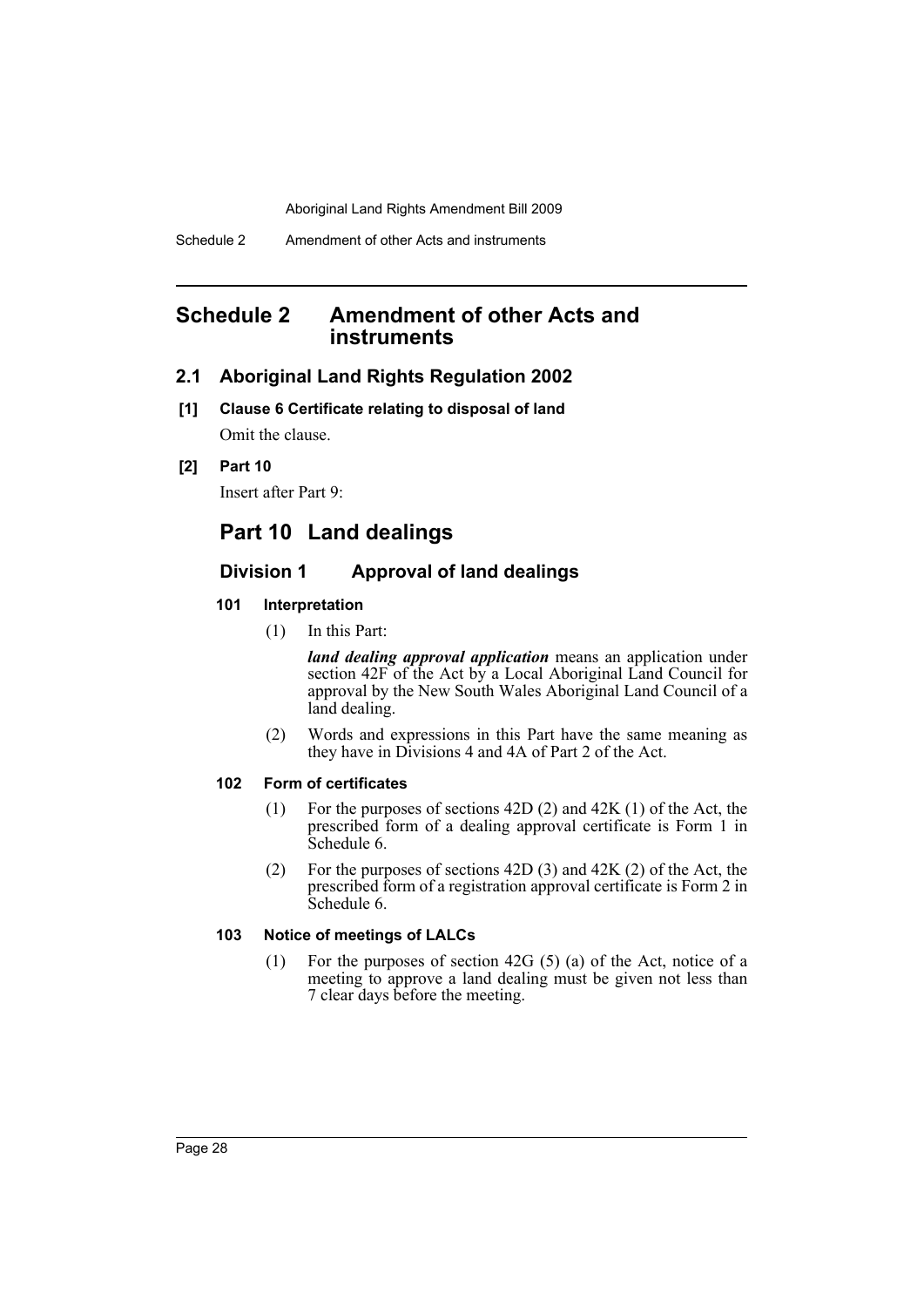- (2) The notice must:
	- (a) clearly identify the land subject to the dealing, and
	- (b) state the manner in which the land is to be dealt with, and
	- (c) state that at the meeting it is proposed to decide whether or not to approve of the land dealing.

## **104 Applications for approval of land dealings**

- (1) A land dealing approval application is to be made in the form approved by the New South Wales Aboriginal Land Council.
- (2) An application must:
	- (a) identify the land affected by the proposed land dealing, and
	- (b) specify the manner in which the land is to be dealt with, and
	- (c) set out any terms or conditions of the proposed dealing, and
	- (d) be accompanied by a copy of the resolution of the Local Aboriginal Land Council approving the dealing, and
	- (e) be accompanied by information and other material establishing that the Local Aboriginal Land Council has complied with the requirements of section 42G (5) of the Act, and
	- (f) be accompanied by a valuation of the land prepared by a registered valuer within the preceding 12 months, and
	- (g) be accompanied by the application fee.

#### **105 Approval application fees**

- (1) For the purposes of section 42F (2) (c) of the Act, the fee for making an application to the New South Wales Aboriginal Land Council for approval of a land dealing is \$250.
- (2) No application fee is payable if the land dealing consists of a development application.

#### **106 Application assessment fees**

- (1) A Local Aboriginal Land Council must pay to the New South Wales Aboriginal Land Council the assessment fee (if any) determined by the New South Wales Aboriginal Land Council for assessment of a land dealing approval application.
- (2) The assessment fee is to be an amount that reflects the reasonable costs incurred by the New South Wales Aboriginal Land Council in assessing the land dealing approval application concerned,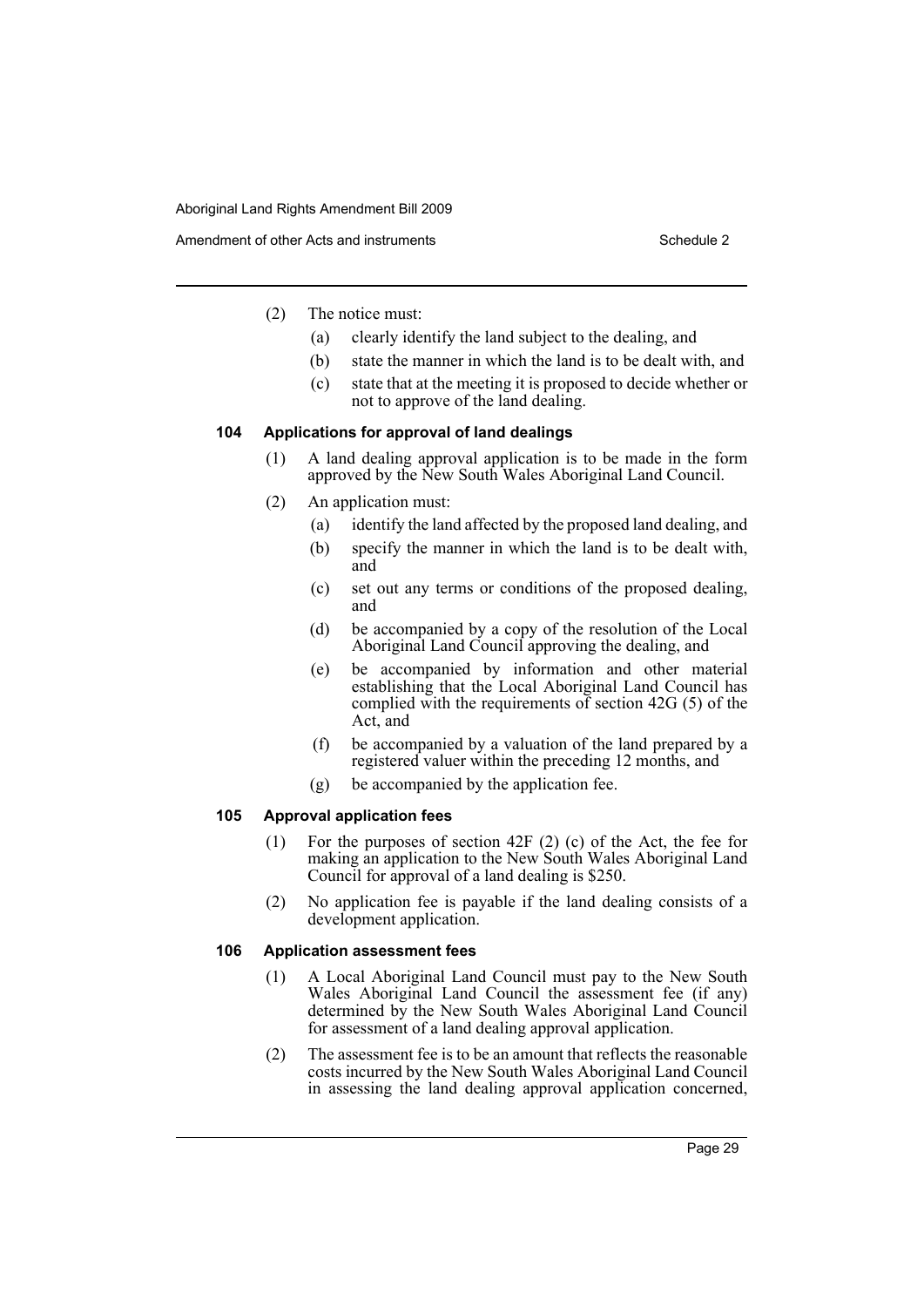including (but not limited to), the costs of any expert advisory panel constituted for the purposes of assessing the application for approval.

- (3) The assessment fee must be paid:
	- (a) on or before the date, or on or after the occurrence of an event, as required by the New South Wales Aboriginal Land Council, or
	- (b) in accordance with arrangements agreed between the Local Aboriginal Land Council and the New South Wales Aboriginal Land Council.
- (4) The New South Wales Aboriginal Land Council may, after an application is made, require a Local Aboriginal Land Council to give security (whether by way of deposit of money or otherwise) for the payment of the assessment fee for an approval. **Note.** A security in the form of a mortgage is a land dealing for which compliance with the Act will be required.
- (5) The New South Wales Aboriginal Land Council may waive the payment by a Local Aboriginal Land Council of the whole or any part of an assessment fee.

## **107 Application procedures**

- (1) The New South Wales Aboriginal Land Council must, as soon as practicable after receiving a land dealing approval application, notify the Local Aboriginal Land Council, in writing, of the following:
	- (a) the manner in which it intends to assess the application and whether or not the application, or any part of it, is to be referred to an expert advisory panel,
	- (b) the assessment fee for the application, or the manner in which the assessment fee is to be determined and an estimate of the amount of the fee,
	- (c) the time within which, or the event on the occurrence of which, the assessment fee is to be paid and any security for payment required to be provided,
	- (d) the estimated time for determining the application,
	- (e) that the New South Wales Aboriginal Land Council is not required to determine the application unless the Local Aboriginal Land Council agrees to the proposed manner of determination, fees and any security.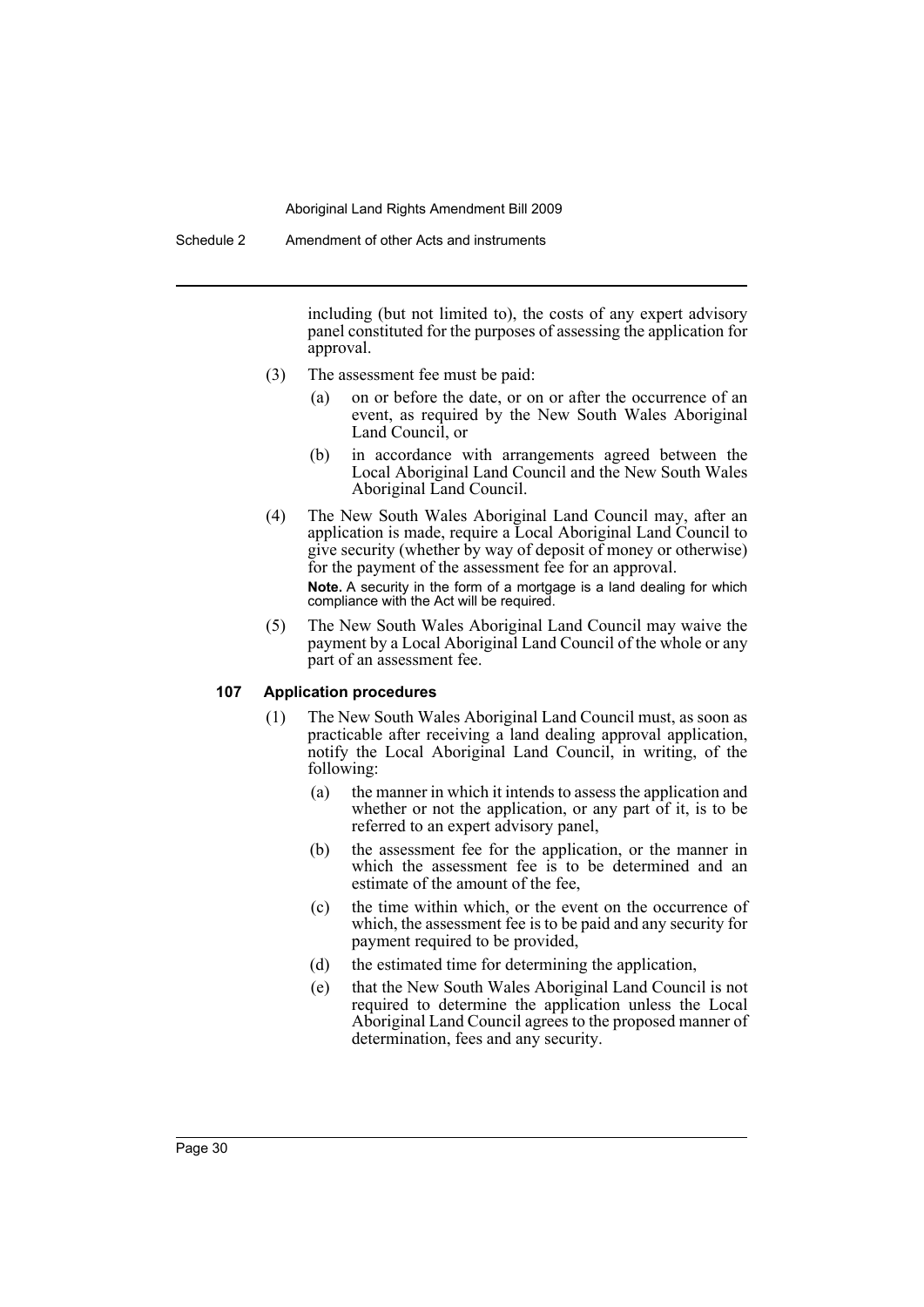- (2) The New South Wales Aboriginal Land Council is not required to assess a land dealing approval application, if notice has been given in accordance with this clause in relation to the application, unless:
	- (a) the application complies with section 42F (2) of the Act, and
	- (b) the Local Aboriginal Land Council notifies the New South Wales Aboriginal Land Council that it agrees to the proposed manner of determination, fees and any security, and
	- (c) any security required by the notice under subclause (1) has been provided, and
	- (d) any assessment fee is paid in accordance with that notice or it is satisfied that the fee will be paid in accordance with that notice.

#### **108 Register of members for expert advisory panels**

- (1) The New South Wales Aboriginal Land Council is to establish a register of persons who may be appointed to expert advisory panels.
- (2) A person may be listed on the register if the person has expertise in one or more of land valuation, property development, planning, business, finance, corporate governance or aboriginal heritage or culture or any other expertise that the New South Wales Aboriginal Land Council considers relevant.
- (3) The register is to be in the form determined by the New South Wales Aboriginal Land Council.
- (4) The register is to contain the following particulars:
	- (a) the name and contact address of each person on the register,
	- (b) the area of expertise of each such person,
	- (c) any other particulars determined by the New South Wales Aboriginal Land Council.
- (5) The New South Wales Aboriginal Land Council may at any time add the name of a person to or remove the name of a person from the register.
- (6) The New South Wales Aboriginal Land Council must, not less than once every 12 months, forward a copy of the register to the Minister.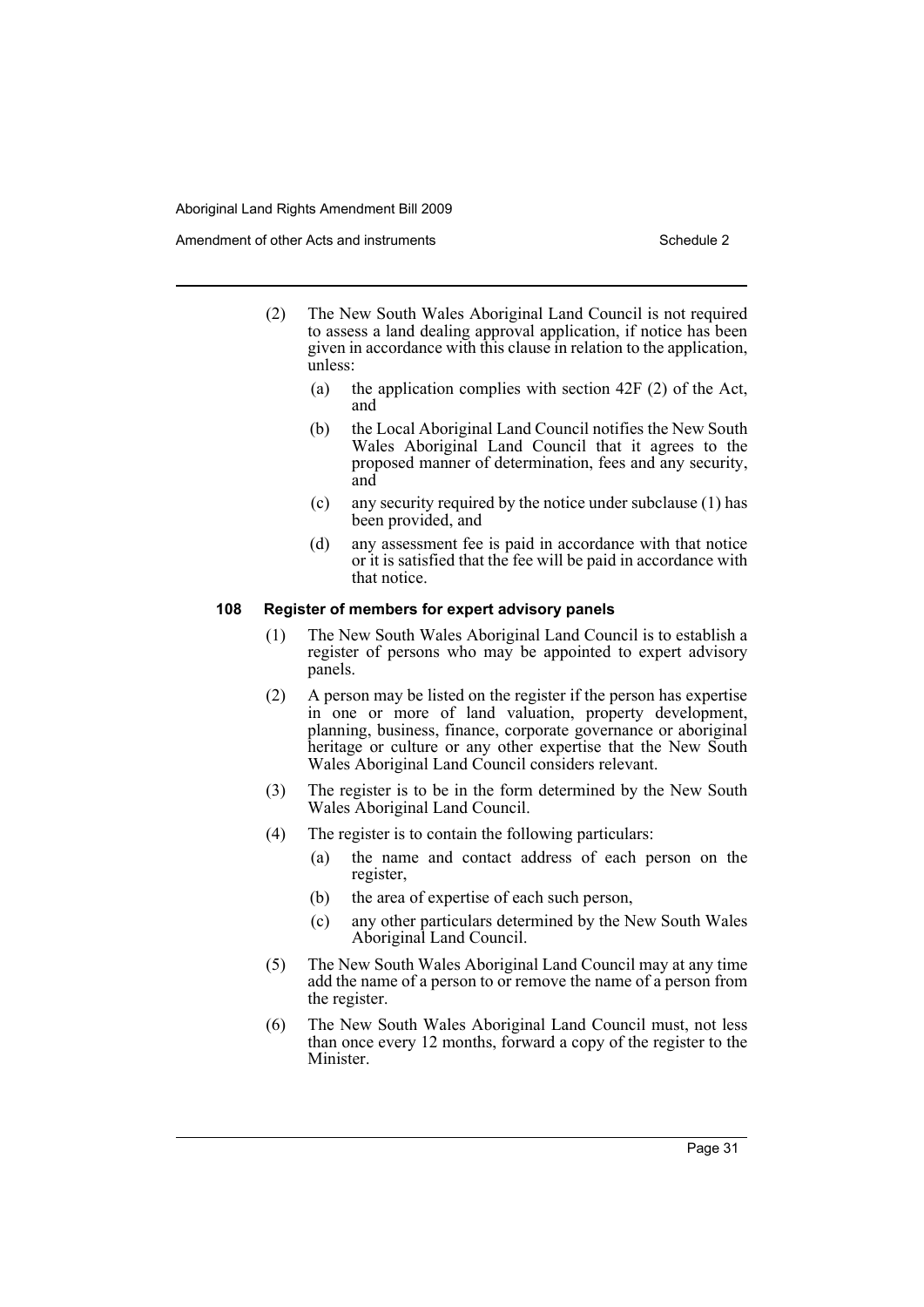- (7) The New South Wales Aboriginal Land Council must, if the name of a person is added to or removed from the register, forward a copy of the revised register to the Minister.
- (8) The New South Wales Aboriginal Land Council must ensure that the register is made publicly available.

#### **109 Expert advisory panels**

- (1) The New South Wales Aboriginal Land Council may constitute an expert advisory panel to assess a land dealing approval application, or any part or aspect of an application, if:
	- (a) it is of the opinion that it is appropriate to do so and clause 107 has been complied with, or
	- (b) at the request of the Local Aboriginal Land Council seeking approval of the land dealing concerned.
- (2) A panel may consider one or more land dealing approval applications.
- (3) A panel is to determine the procedure for the calling of any meetings held by it and for the conduct of business at those meetings.
- (4) A panel is to consist of one or more members selected from the persons listed on the register established under this Division, as determined by the New South Wales Aboriginal Land Council.
- (5) A member of an expert advisory panel is entitled to be paid such remuneration (including travelling and subsistence allowances) as the New South Wales Aboriginal Land Council may from time to time determine in respect of the member.
- (6) The New South Wales Aboriginal Land Council may at any time and for any or no reason remove a member of an expert advisory panel from office.

## **110 Assessments and reports by expert advisory panels**

(1) For the purposes of an assessment, an expert advisory panel must review any material provided to the New South Wales Aboriginal Land Council by the Local Aboriginal Land Council relating to the relevant land dealing approval application and any other material provided to the panel by the New South Wales Aboriginal Land Council.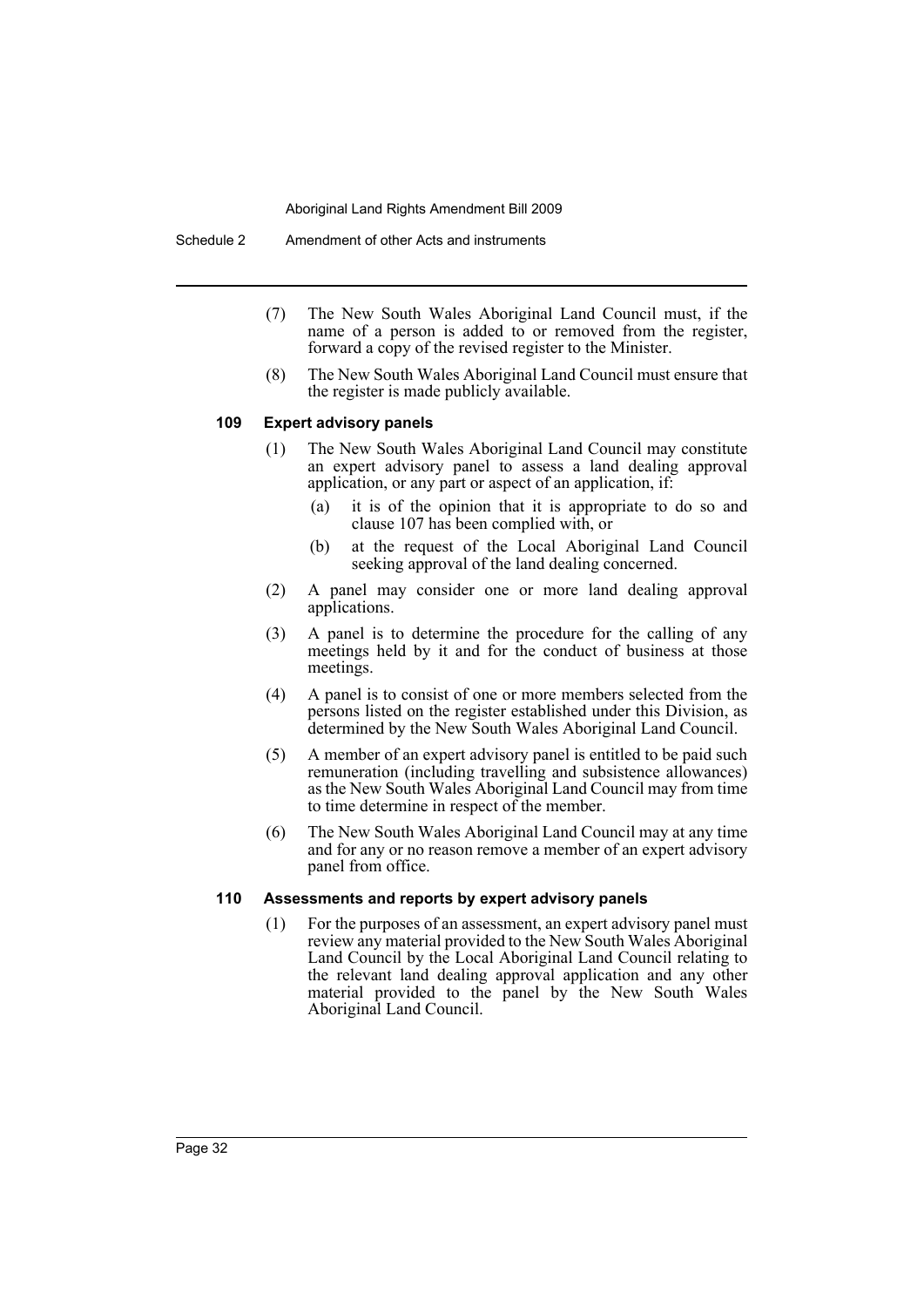- (2) A panel may, at the request of the New South Wales Aboriginal Land Council, consider whether the proposed land dealing is, or is likely to be, contrary to the interests of the members of the Local Aboriginal Land Council concerned or other Aboriginal persons within the area of the Council.
- (3) An expert advisory panel may, if requested to do so by the New South Wales Aboriginal Land Council, include in a report to the Council a recommendation as to whether the proposed land dealing approval application should be approved and a recommendation as to conditions that may be imposed on any approval.
- (4) A panel must submit a report to the New South Wales Aboriginal Land Council within the time required by the Council.

## **111 Pecuniary interests in land dealings**

- (1) A member of an expert advisory panel who has a pecuniary interest in a matter being assessed by the panel must disclose the nature of the interest to the New South Wales Aboriginal Land Council as soon as practicable.
- (2) A person who has, or who discloses, a pecuniary interest in a matter is not eligible to be appointed to, or to remain as a member of, an expert advisory panel assessing the matter.
- (3) Words and expressions used in this clause have the same meaning as they have in Part 10 of the Act.

#### **112 Effect of other Acts on appointment to panel**

- (1) Chapter 2 of the *Public Sector Employment and Management Act 2002* does not apply to or in respect of the appointment of a member of an expert advisory panel.
- (2) If by or under any Act provision is made:
	- (a) requiring a person who is the holder of a specified office to devote the whole of his or her time to the duties of that office, or
	- (b) prohibiting the person from engaging in employment outside the duties of that office,

the provision does not operate to disqualify the person from holding that office and also the office of a member of an expert advisory panel or from accepting and retaining any remuneration payable to the person under this Regulation as such a member.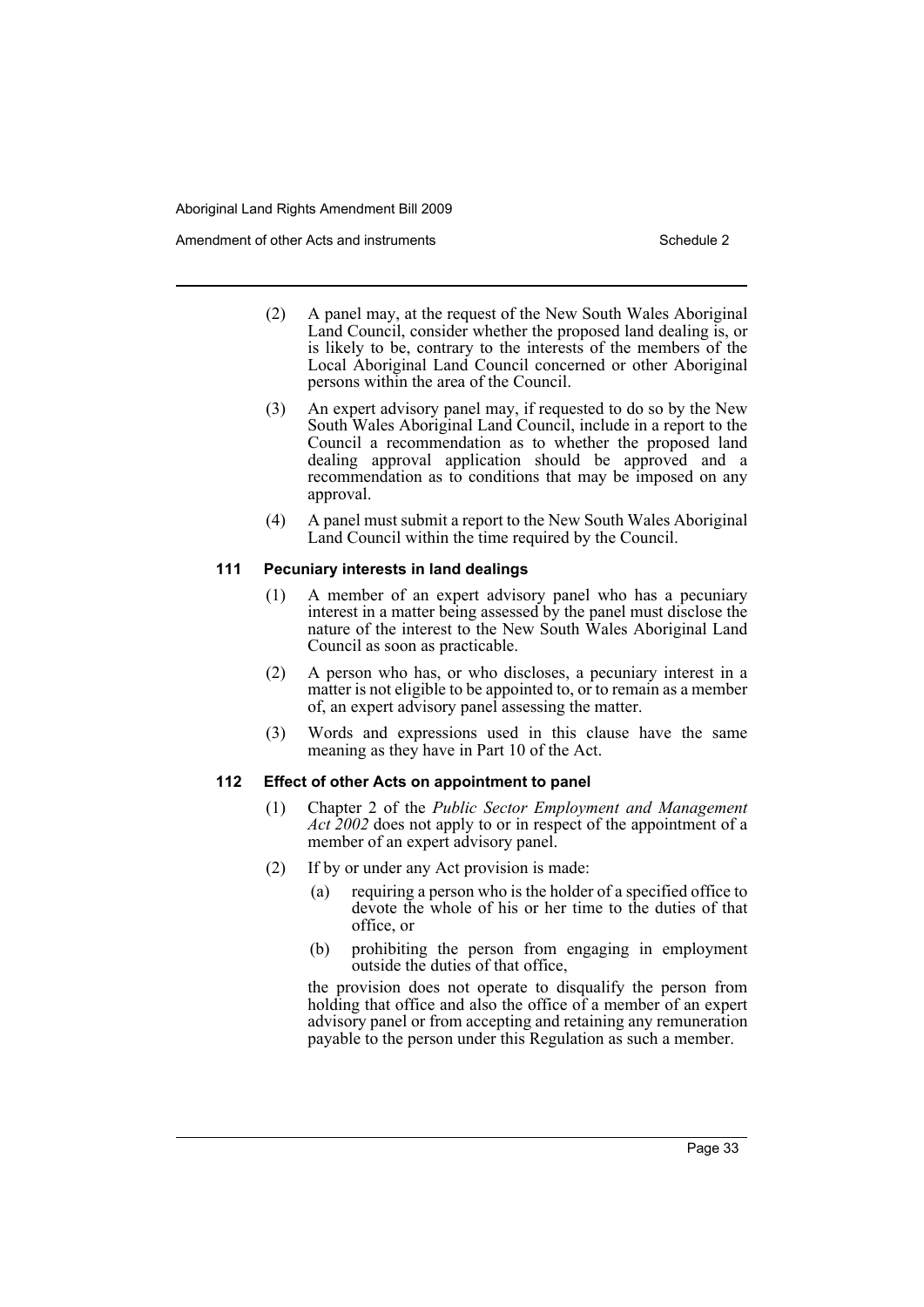Schedule 2 Amendment of other Acts and instruments

## **Division 2 Community development levy and New South Wales Aboriginal Land Council Community Development Fund**

## **113 Amount of community development levy**

(1) For the purposes of determining the amount of the community development levy, the prescribed percentage (if any) of the duty payable under the *Duties Act 1997* for a dutiable transaction is the percentage set out in Schedule 6A.

**Note.** The general rate of duty for dutiable transactions is set out in section 32 of the *Duties Act 1997* and the premium rates for other land and property are set out in sections 32A–32C of that Act.

(2) The community development levy is not payable for a dutiable transaction if the dutiable value of the land concerned is \$80,000 or less.

## **114 Periods within which community development levy payable**

- (1) A tax default does not occur for the purposes of the *Taxation Administration Act 1996* if the community development levy is paid within the lodgment period for the levy.
- (2) The *lodgment period* for the community development levy is:
	- (a) in the case of an agreement for sale or transfer of land for consideration, and any transfer in completion of such an agreement, the period commencing when the liability for community development levy first arises and ending on the settlement of the agreement or transfer, and
	- (b) in any other case, the period commencing when a liability for the community development levy first arises and ending 3 months after the liability for the levy first arises.

## **115 Application of Duties Act 1997**

- (1) Sections 15–18, 25 and 31 of the *Duties Act 1997* apply, with any necessary modifications, in respect of the community development levy for a dutiable transaction in the same way as they apply in respect of duty under that Act for a dutiable transaction.
- (2) Part 1 of Chapter 12 of the *Duties Act 1997* applies, with any necessary modifications, in respect of the payment of the community development levy and instruments associated with dutiable transactions for which the levy is payable, in the same way as it applies to the payment of duty and instruments associated with dutiable transactions.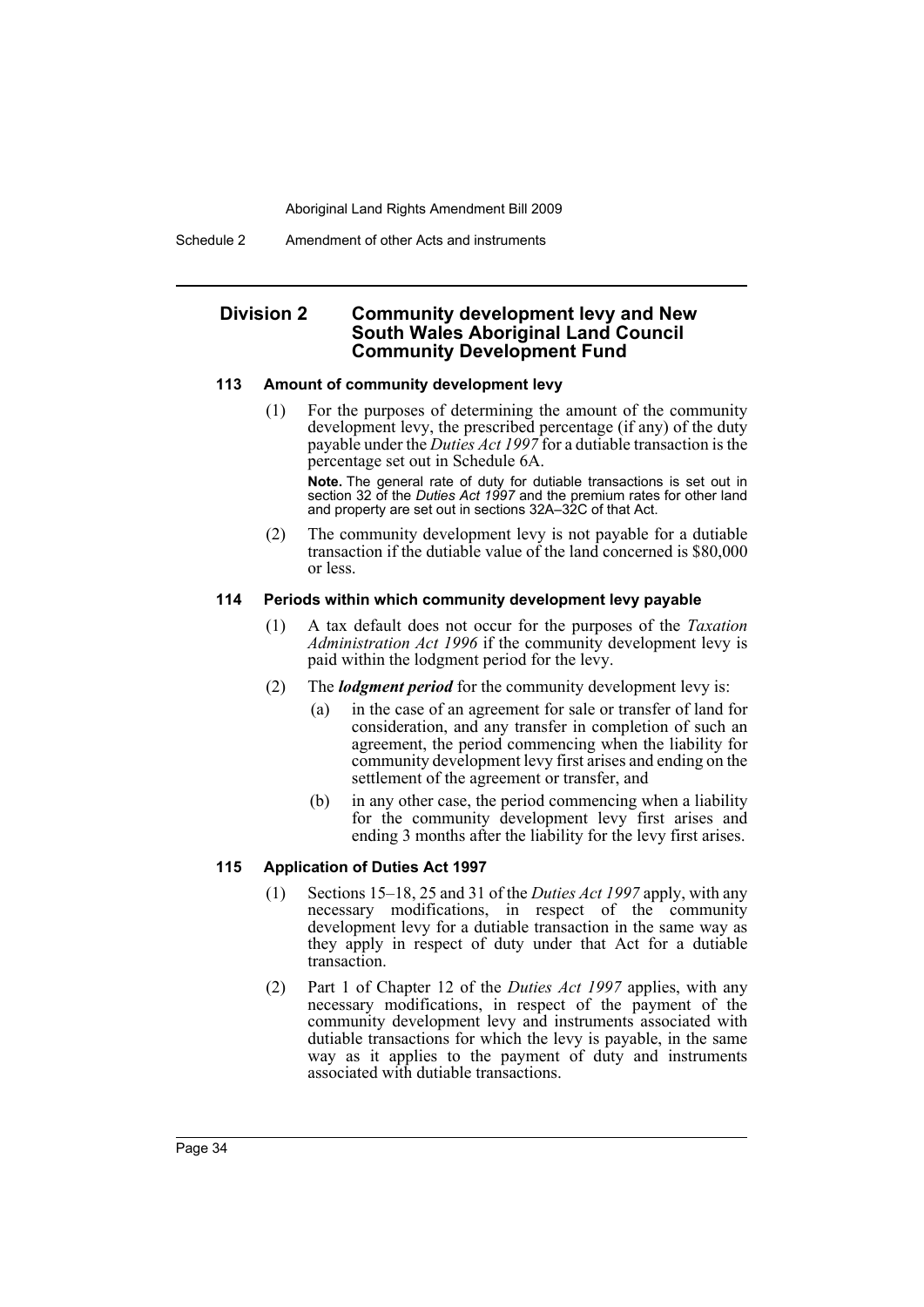#### **116 Interim payment of duty**

- (1) If the full dutiable value of land subject to an agreement for sale or transfer cannot, in the Chief Commissioner's opinion, be immediately ascertained, the Chief Commissioner may make an assessment by way of estimate under section 11  $(2)$  of the *Taxation Administration Act 1996*.
- (2) A written instrument effecting or evidencing the sale or transfer may be stamped "interim stamp" only.

### **[3] Part 10 Miscellaneous**

Renumber existing Part 10 as Part 11 and renumber clauses 101–103 as clauses 117–120, respectively, with cross references in the Regulation renumbered accordingly.

## **[4] Schedules 6 and 6A**

Insert after Schedule 5:

# **Schedule 6 Forms**

(Clause 102)

## **Form 1 Dealing Approval Certificate**

(Sections 42D (2) and 42K (1) of the Aboriginal Land Rights Act 1983) I [*name*] Chief Executive Officer of the New South Wales Aboriginal Land Council certify that this Dealing Approval Certificate is given on [*date*] and:

- (a) authorises a land dealing being [*type of land dealing*] by [*name the Aboriginal Land Council*] with [*name other parties*] relating to land being [*enter title reference*] as approved by a resolution of the New South Wales Aboriginal Land Council at [*meeting number*] held on [*insert date*], and
- (b) is given subject to the land dealing complying with the following conditions [*specify any conditions*].

[*signature*] ....................

Signed on behalf of the New South Wales Aboriginal Land Council by the Chief Executive Officer of the New South Wales Aboriginal Land Council pursuant to the *Aboriginal Land Rights Act 1983* [*witness*] ....................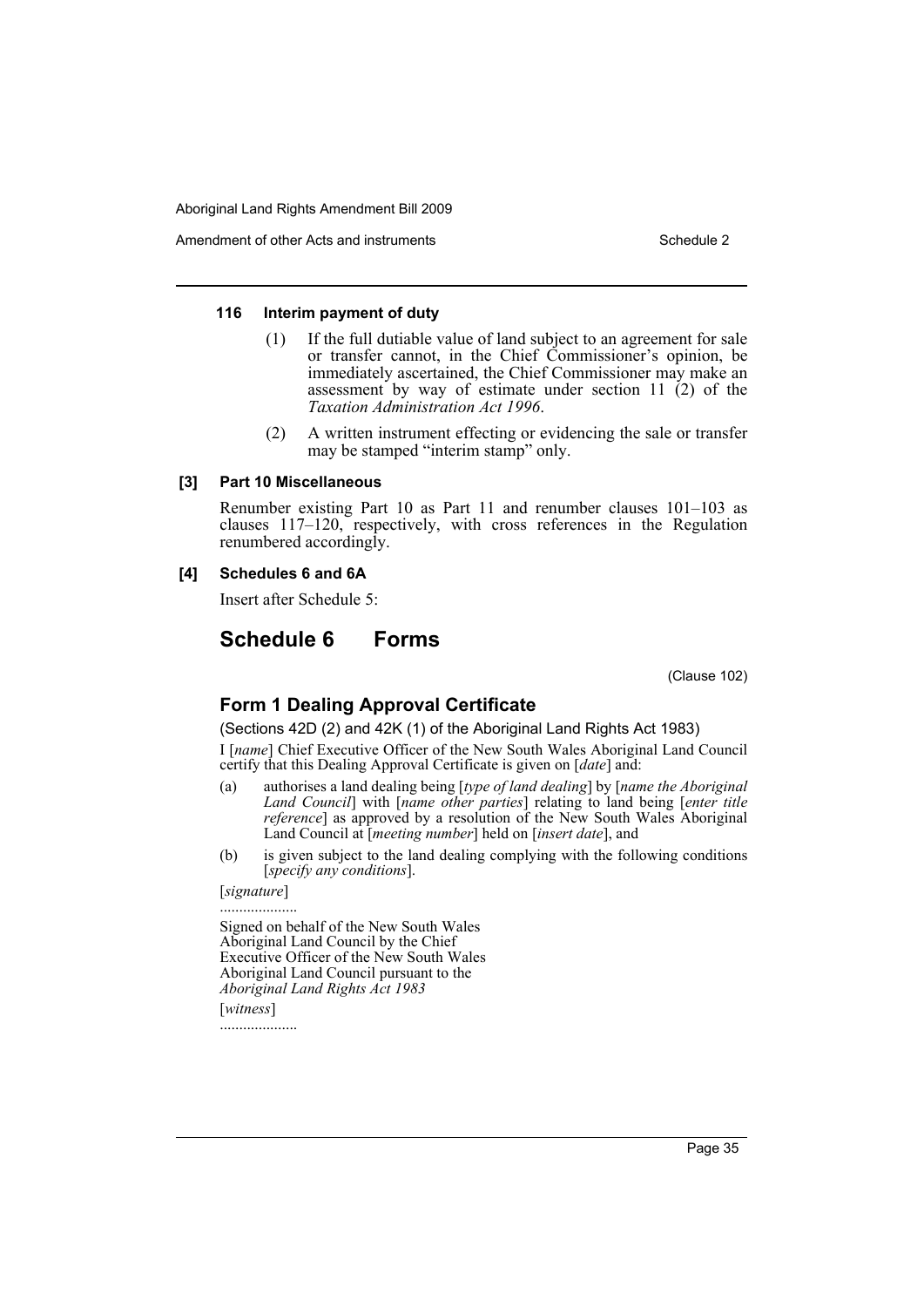Schedule 2 Amendment of other Acts and instruments

[*name of witness*]

.................... [*address of witness*]

....................

## **Form 2 Registration Approval Certificate**

(Sections 42D (3) and 42K (2) of the Aboriginal Land Rights Act 1983)

I [*name*] Chief Executive Officer of the New South Wales Aboriginal Land Council certify that this Registration Approval Certificate is given on [*date*] and authorises the registration of dealing type [*Transfer, mortgage, easement, Deposited Plan etc*] by [*name the Aboriginal Land Council*] to [*name other parties*] relating to land being [*enter title details*] and that the [*dealing type*] does not contravene the *Aboriginal Land Rights Act 1983*.

[*signature*]

.................... Signed on behalf of the New South Wales Aboriginal Land Council by the Chief Executive Officer of the New South Wales Aboriginal Land Council pursuant to the *Aboriginal Land Rights Act 1983* [*witness*] ....................

[*name of witness*]

[*address of witness*]

....................

....................

# **Schedule 6A Community development levy**

(Clause 113)

**Amount of community development levy payable in respect of dutiable transactions**

| Dutiable value of land                              | <b>Amount of community</b><br>development levy |
|-----------------------------------------------------|------------------------------------------------|
| More than \$80,000 but not more<br>than \$1,000,000 | 100% of amount of duty                         |
| More than \$1,000,000                               | 150% of amount of duty                         |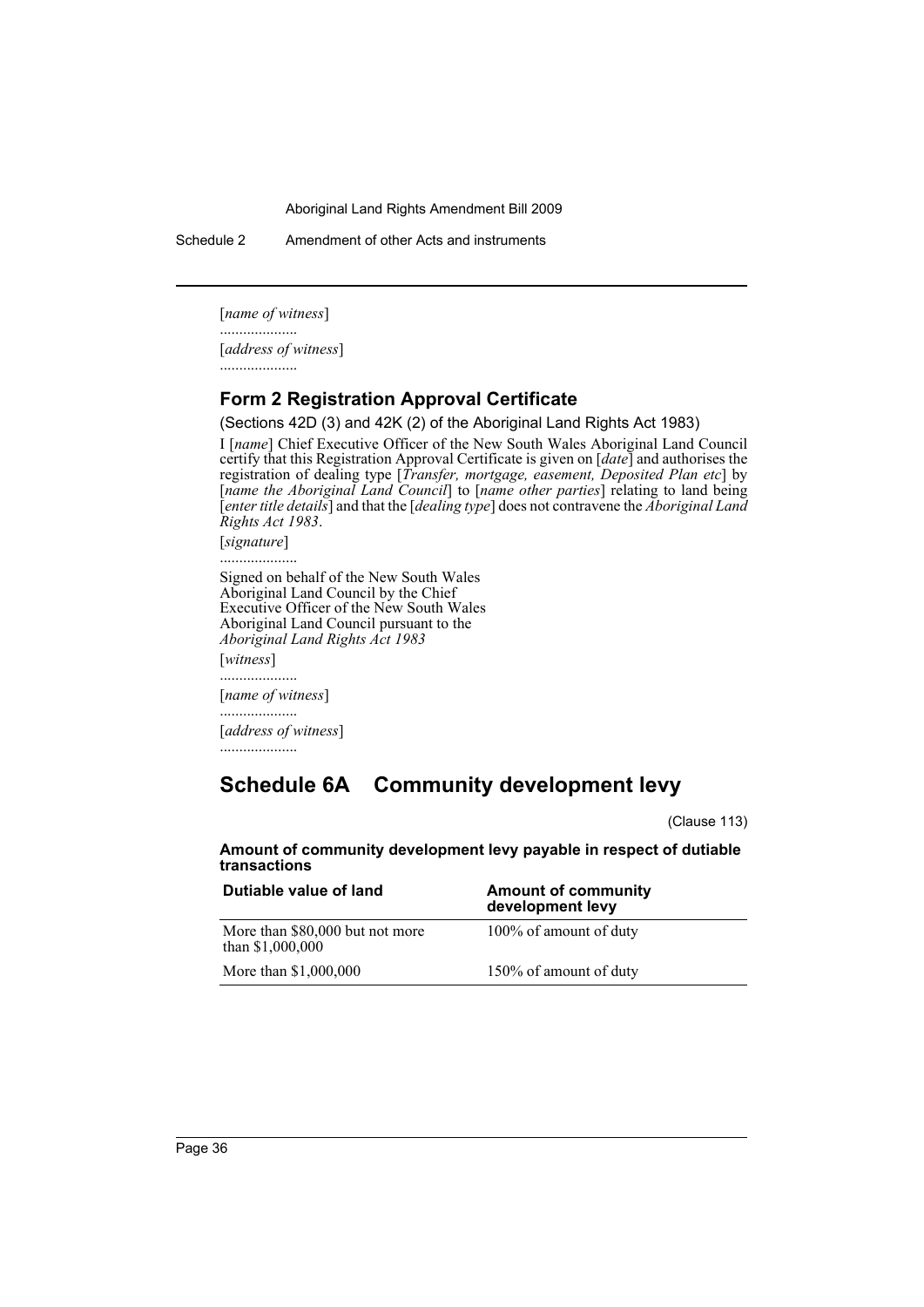## **2.2 Environmental Planning and Assessment Act 1979 No 203**

## **[1] Section 75Z Regulations for purposes of Part**

Insert at the end of section 75Z (d):

, and

(e) requiring the New South Wales Aboriginal Land Council to consent to applications for approvals under this Part on land owned by Local Aboriginal Land Councils, if the consent of the Local Aboriginal Land Council concerned is required as owner of the land.

## **[2] Section 105 Regulations—Part 4**

Insert after section 105 (1) (c):

(c1) requiring the New South Wales Aboriginal Land Council to consent to applications for the modification of development consents relating to land owned by Local Aboriginal Land Councils,

## **[3] Schedule 6 Savings, transitional and other provisions**

Insert at the end of clause 1 (1): *Aboriginal Land Rights Amendment Act 2009*

## **2.3 Environmental Planning and Assessment Regulation 2000**

## **[1] Clause 8F Owner's consent or notification**

Insert after clause 8F (1):

(1A) The consent of the New South Wales Aboriginal Land Council is required for a project application relating to land owned by a Local Aboriginal Land Council if the consent of the Local Aboriginal Land Council is required as owner of the land to the project application.

## **[2] Clause 49 Who can make a development application?**

Insert after clause 49 (3):

(3A) Despite subclause (1), a development application made in respect of land owned by a Local Aboriginal Land Council may be made by a person referred to in that subclause only with the consent of the New South Wales Aboriginal Land Council.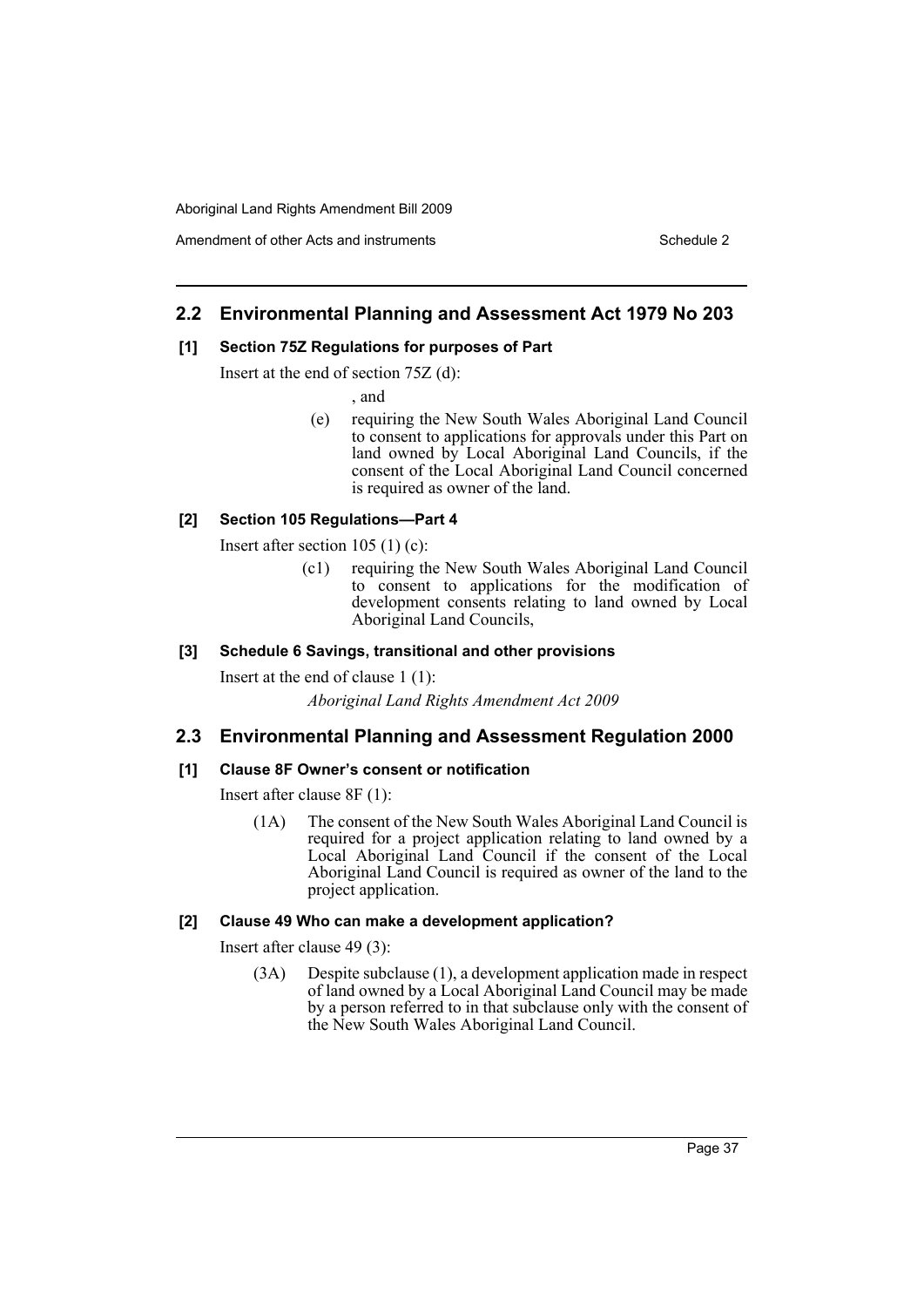Schedule 2 Amendment of other Acts and instruments

#### **[3] Clause 100 Notice of determination**

Insert after clause 100 (6):

(7) For the purposes of section 81 (1) of the Act, a notice of the determination of a development application relating to land owned by a Local Aboriginal Land Council must also be given to the New South Wales Aboriginal Land Council.

#### **[4] Clause 115 What are the requirements for an application for modification of a development consent?**

Insert after clause 115 (1D):

(1E) An application for modification of a development consent under section 96 (1), (1A) or (2) or 96AA (1) of the Act relating to land owned by a Local Aboriginal Land Council may be made only with the consent of the New South Wales Aboriginal Land Council.

#### **[5] Clause 122 Notice of determination of application to modify development consent**

Insert after clause 122 (2):

(3) If an application for the modification of a development consent applies to land owned by a Local Aboriginal Land Council, notice under subclause (1) must also be given to the New South Wales Aboriginal Land Council.

## **2.4 National Parks and Wildlife Act 1974 No 80**

## **Section 69B Conservation agreements**

Insert after section 69B (3):

(4) The Minister must not enter into a conservation agreement for land owned by a Local Aboriginal Land Council except with the consent of the New South Wales Aboriginal Land Council.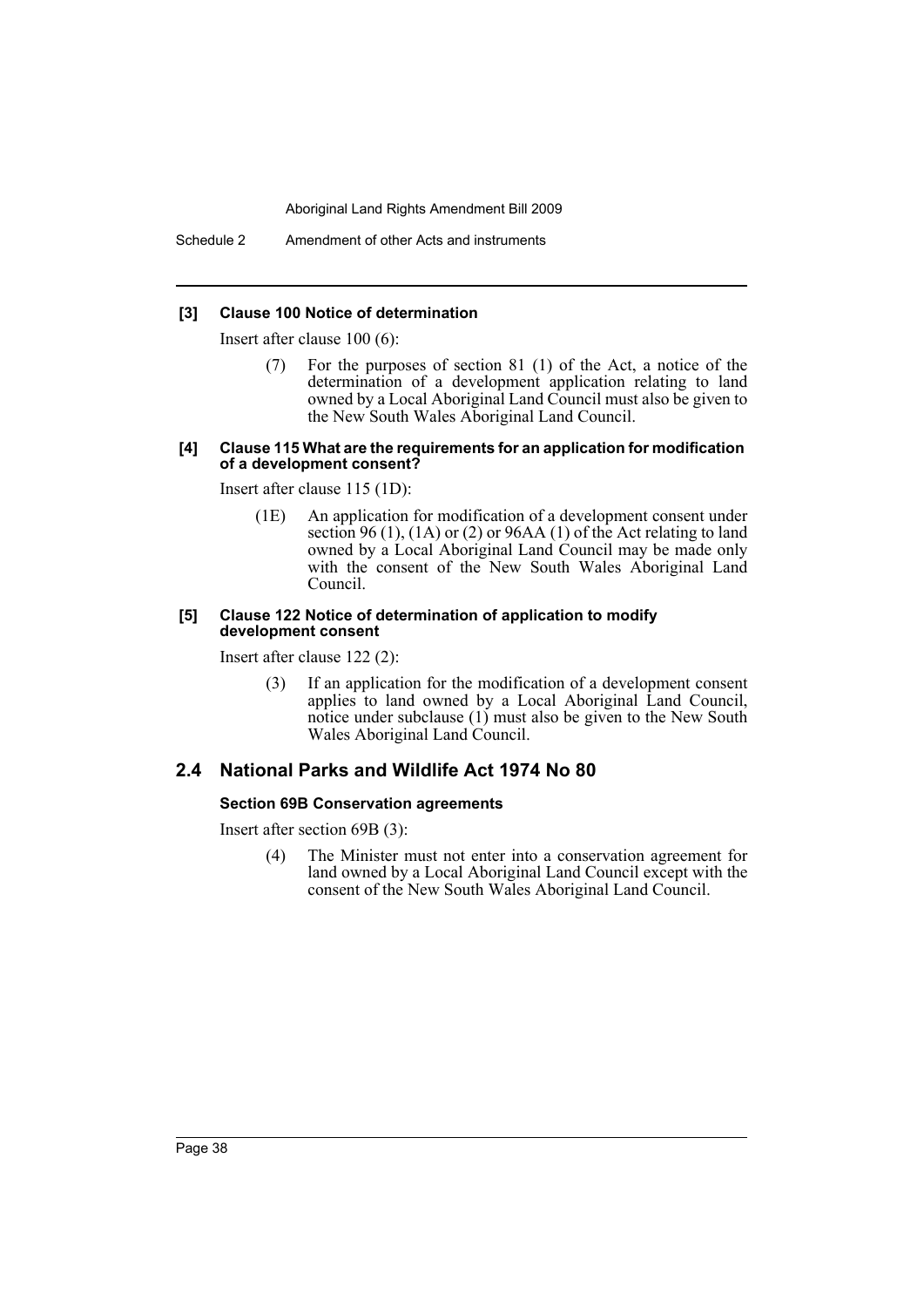Amendment of other Acts and instruments Schedule 2

## **2.5 Taxation Administration Act 1996 No 97**

## **[1] Section 5A**

Insert after section 5:

## **5A Application of Act to community development levy**

- (1) For the purpose of the administration and enforcement of the scheme for the levying and payment of the community development levy under the *Aboriginal Land Rights Act 1983*, Division 4A of Part 2 of that Act and any regulations made under that Division, are taken to be a taxation law.
- (2) To avoid doubt, amounts payable for the community development levy under that Act are taxes for the purposes of this Act (other than Part 4).

## **[2] Schedule 1 Savings, transitional and other provisions**

Insert at the end of clause 1 (1):

*Aboriginal Land Rights Amendment Act 2009*

## **2.6 Threatened Species Conservation Act 1995 No 101**

## **[1] Section 127F General provisions relating to biobanking agreements**

Insert at the end of section 127F (1) (f):

, and

(g) where the land is owned by a Local Aboriginal Land Council, the New South Wales Aboriginal Land Council has consented in writing to the agreement.

## **[2] Section 127O Transfer of land to Minister**

Insert after section 127O (2):

(2A) Notice of the application must also be served on the New South Wales Aboriginal Land Council if the owner of the land is a Local Aboriginal Land Council.